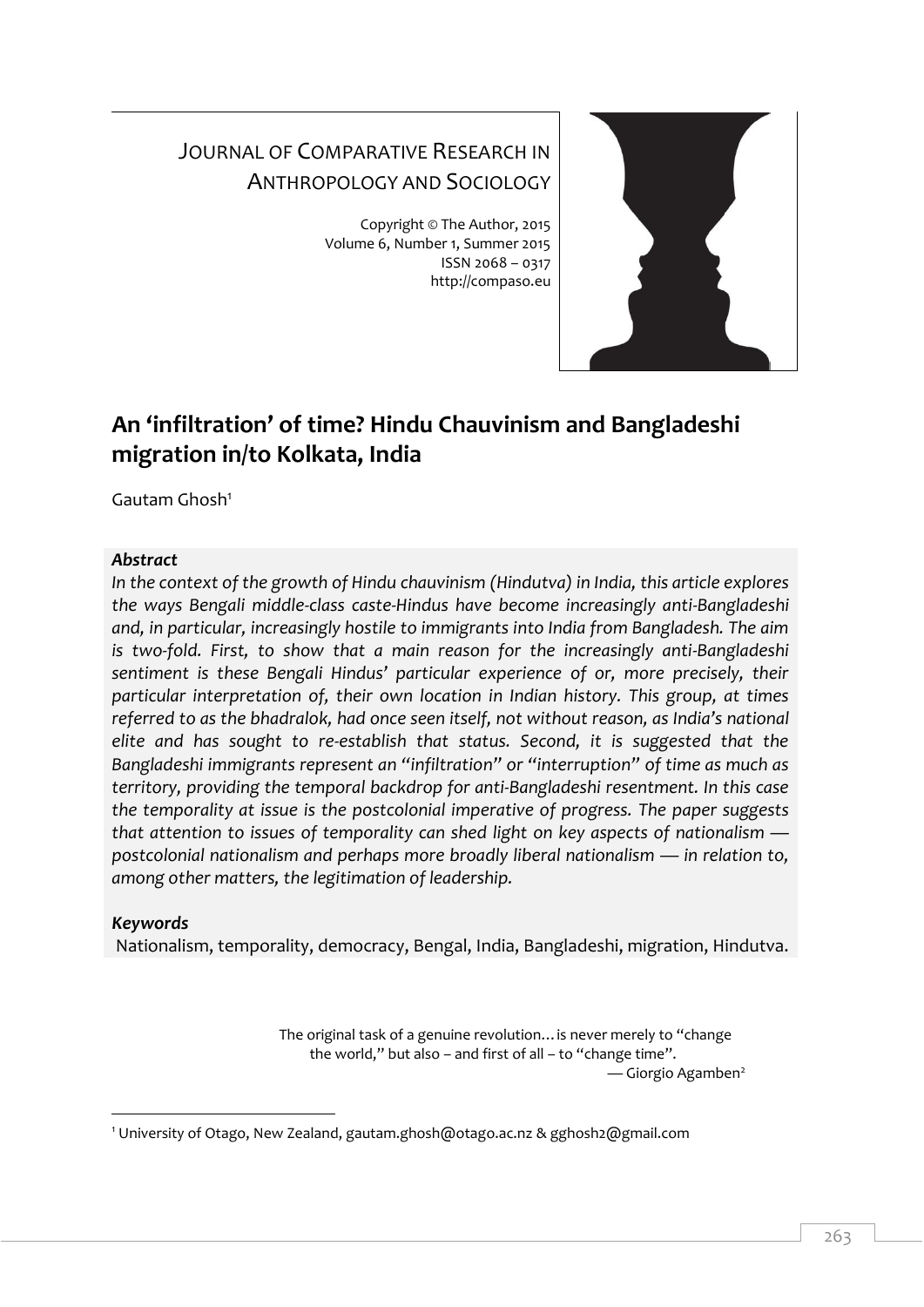#### **Introduction: Spellbound by the border**

In January 2003 two hundred and thirteen snake charmers found themselves entirely unwelcome: they had emerged in Cooch Behar, an enclave bordered by India and Bangladesh, and were refused entry into both countries.<sup>3</sup> India's Border Security Force claimed that they were illegal Bangladeshi migrants and "gypsy" snake charmers entering the country to make money and, perhaps, trouble. The Bangladesh Rifles demanded proof the charmers were Bangladeshi and pointed out that they perform Hindu rituals and worship the goddess Manasa. As the snake goddess Manasa is said to be particularly popular among East Bengal Hindus (snakes are common in East Bengal and in East Bengali narratives) some in West Bengal, in turn, claimed that these were Hindu refugees suffering "ethnic cleansing" at the hands of Muslim fundamentalists in Bangladesh. This confirmed what they putatively already knew of the barbarity of independent Bangladesh and they insisted, accordingly, that the disputed group be allowed entry into India immediately: if they were Hindus they were, therefore, in actuality true Indians while, conversely, Muslims were "infiltrators" who had to be "pushed back" to Bangladesh. Yet others complained that the entry of any immigrants into India across this border was facilitated by West Bengal's CPI(M) party<sup>4</sup> already accused of "appeasing" Muslims and collaborating with non-Bengalis in cynical efforts to boost their vote banks in the state. Then, in February, the charmers disappeared. There is still no clear account of where they went, whether they will return and, if so, in what guise.

<sup>&</sup>lt;sup>2</sup> Giorgio Agamben "Time and History: Critique of the Instant and the Continuum", pp. 114-115 in his *Infancy and History: The Destruction of Experience*, trans. Liz Heron, London and New York, Verso, 1993. I would like to thank the anonymous referees of this article for their insightful comments and suggestions.

<sup>3</sup>Ranabir Samaddar "Downwardly Mobile," *Hindustan Times*, May 8, 2003. There are about 123 enclaves, or *chitmahals,* in India and Bangladesh. These are territories of one country that are inside the territory of the other — including the world's only "third-order" enclave, i.e., a territory inside Bangladesh that is Indian but in turn includes within it yet another territory that is again Bangladeshi. Estimates are that there are 50,000-70,000 enclave residents in total. As they are geographically cut off from their "home" nations, they have also been cut off from many of the public services those nations are to provide. As this article is being written, India and Bangladesh are engaging in serious negotiations about resolving the issue of enclaves. The status of the residents will be a key point in the negotiations, e.g., if the Bangladeshi enclaves in India become part of India, will the residents become Indians? Will they be given a choice of citizenships and, if so, will they be allowed to stay where they have lived or might they have to migrate to join the integrated territory of the country of which they become a citizen? The lack of research on the history and culture of enclaves highlights how little Bengal has been considered within the literature on "borderlands" (though see van Schendel 2001) and as a fertile field for studying the times and spaces of nationhood, all the more in relation to migration and citizenship.

<sup>4</sup> The Communist Party of India, Marxist (as opposed to another group that defines itself as Marxist-Leninist for example) that was in power in West Bengal at the time (2003), as it had been for decades. While proposals to "push back" are mortifying we should not forget the ubiquity of such agendas across many times and cultures. In the U.S., for example, proposals are often bruited about that approximately eleven million "illegal aliens" should be deported. The issue of illegal immigration may prove to be decisive in the upcoming presidential election in the U.S.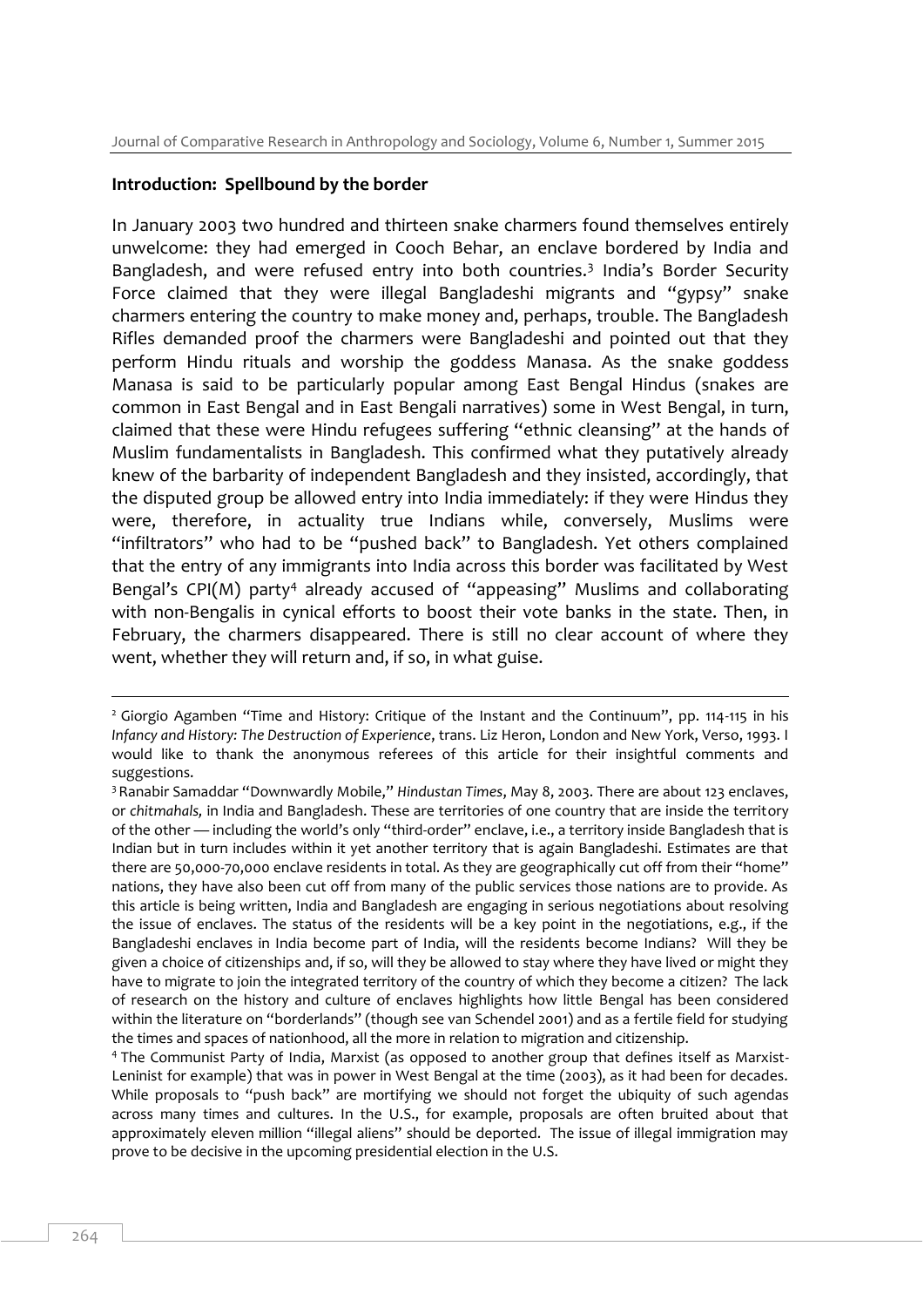The larger conundrum that this incident exemplifies has certainly not disappeared. To the contrary, it has been invited to perform its own sort of sinister magic at, and for, the border: Bangladeshi immigration — or "infiltration" as it is named by those most opposed to it — has served as a mobilising tool for the Hindu chauvinist Sangh Parivar.<sup>5</sup> The Parivar is a family<sup>6</sup> of organisations that share, at the least, a vision that Indian nationalism is or should be Hindu nationalism; an ideology often called Hindutva. One of the scions of the family is the Bharatiya Janata Party (BJP) which won a sweeping outright majority in India's 2014 General Election.<sup>7</sup> According to these groups, as many as twenty million Bangladeshis reside in India squatting at best and at worst supporting Pakistani sabotage. It is the Parivar parties that have proposed to "push back" these twenty million to Bangladesh, to strengthen border security, especially the fences and watchtowers along the long border between West Bengal and Bangladesh, and to issue to and require identity cards of those deemed to be in India legally.<sup>8</sup> Indeed the border migration issue has been legitimated to the point that other parties seem to have at least nominally joined the bandwagon, including the leftist CPI(M) and the more centrist Trinamool Congress, which is currently in power in West Bengal.

My aim here is to explore the ways Bengali middle-class caste-Hindus have become increasingly anti-Bangladeshi and, in particular, increasingly hostile to immigrants into India from Bangladesh. My aim is two-fold, first, to show that a main reason for this more strident anti-Bangladeshi sentiment is the Bengali Hindus' particular experience or, more precisely, their particular interpretation of their own "location" in the Indian nation's historical trajectory or, better, its temporality. I suggest that for these Hindus the Bangladeshi immigrants represent an interruption or misdirection of time, the overlapping timespaces of the greater Kolkata municipal area, of West Bengal and of the Indian nation, as much as or more than an "invasion" of territory. <sup>9</sup> Second I propose more broadly that attention to temporality may offer

<sup>&</sup>lt;sup>5</sup> In India, discourse about "terrorism" is often associated with discourse about "infiltration", e.g., acts of terrorism are said to be carried out by infiltrators. Accordingly the label "infiltrator" is tantamount to the label "terrorist". The rule has been that those coming across the border since the 1971 creation of Bangladesh would not be entitled to the status of "refugees". Recently the BJP has suggested that the Matua – generally low-caste Hindus from Bangladesh – who arrived through 2004 would be afforded this status, and has stated explicitly that this group would be distinguished from "infiltrators" (about which more below). As the Matua have tended to support the Trinamool Congress party, the BJP's actions can be seen as intended to woo the Matua vote away from this rival party. Indeed, early in 2015 a senior member of the Trinamool governing party announced that he was switching to the BJP, in significant measure so as to be able to better help the Matua.

<sup>&</sup>lt;sup>6</sup> "Parivar" may be translated as "family".

 $7$  The BJP did not win a majority in West Bengal. However its share of the vote jumped significantly  $$ enough that the BJP has, despite some subsequent setbacks in the state, identified West Bengal as a target for future elections. See footnote 5 regarding the Matua constituency.

<sup>&</sup>lt;sup>8</sup> Operation Pushback was started under the overtly secular Congress Party central government in 1992 (before the destruction of the Babri Masjid) albeit under pressure from the Sangh Parivar.

<sup>&</sup>lt;sup>9</sup> I use "timespace" rather than Bakhtin's "chronotope" because the latter is often invoked in a fashion restricting it to language and literature. See Bakhtin 1982.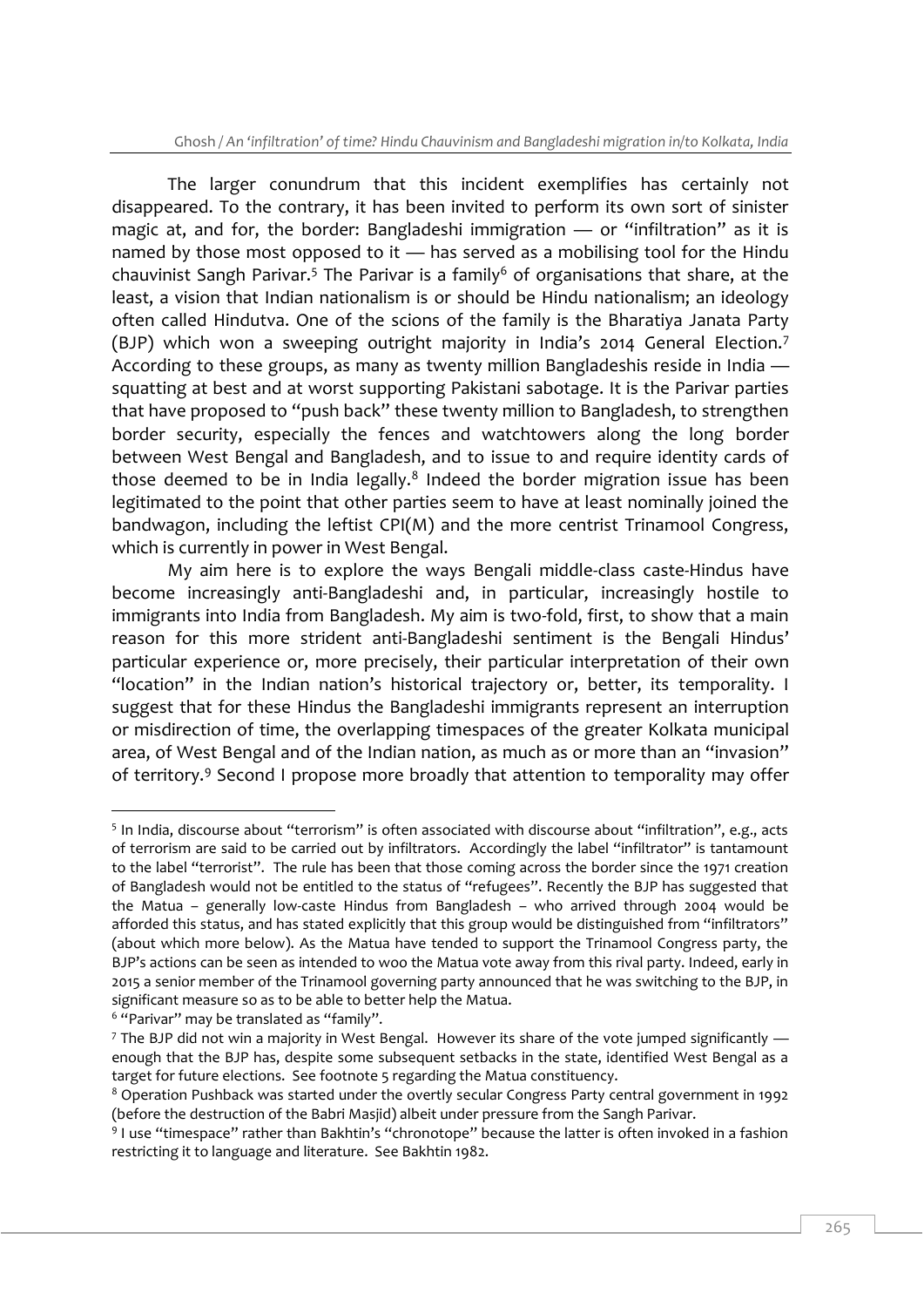insight vis-a-vis what has usually been referred to as national identity — identity which has too often been taken to be a stable state-of-being rather than an on-going process — through examining the interruption that the immigrants represent for the so-called hosts. In this case the temporality is the postcolonial imperative of progress or national development, and the hosts' hopes for their own leadership in it, i.e., at the vanguard of progress.<sup>10</sup> Although debates about "progress" have often informed the human sciences, the intersections between discourses of progress and migration as *temporal* phenomena have received less attention. Indeed I argue that the human sciences have often privileged spatial paradigms. Although I support the recent "spatial turn" in its goal of countering peremptory periodization and historical masternarratives I am chary of, consequently, conflating history with time and neglecting the latter.<sup>11</sup>

To adumbrate: what is at stake is the Bengali middle-class caste-Hindu understanding of progress, and their own self-proclaimed privileged place in it.<sup>12</sup> This group had once been an elite in India and has long sought to re-establish that status, to render this status undoubted. These concerns provide the *backdrop* for contemporary anti-Bangladeshi resentment. The historical *background* is limned below.

### **With respect to and for Bengal**

The 1905 and 1947 Partitions of Bengal significantly inform the sentiments of the Bengali Hindu class addressed here. This group has been known as the *bhadralok* meaning "people who are cultivated/refined/respectable" — and it merits attention for at least three reasons. First, the *bhadralok* are not insignificant in their numbers and their influence (the two, of course, not necessarily correlated). Second they are crucial for understanding the career of modern nationalism in India; Partha Chatterjee calls them the "nationalist elite" [1993: 36]. I suggest that they saw themselves as the flagship and what I would call "futurity" of Indian nationality. They were the patrons of progress and would guide India into the currents of universal history, in the form of a modern and ostensibly liberal nation-state. In his important nationalist tome, *The Discovery of India*, Jawaharlal Nehru wrote that a dynamic, enterprising innovative middle class was a prerequisite for progress — and, in particular, for progress in a

<sup>&</sup>lt;sup>10</sup> Progress and development are often offered as paradigms for narrating history. In this article, I will see these more in the framework of temporality, per the Agamben epigraph at the outset.

<sup>11</sup> See Engel and Nugent 2010. I have examined elsewhere the interrelationships between migration discourses/regimes and the construction of a Hindu diaspora, itself part of global Hindu civilizing mission which links recognition with digitization.

<sup>&</sup>lt;sup>12</sup> Pandey [1992], Chatterjee [1993] and others have eschewed writing in ways that reproduce grand- or master-narratives such as Progress in favor of more (Althusserian) post-structuralist modes of analysis. But it is another matter to maintain, as I do, that such narratives as progress continue to be produced and to inspire agendas.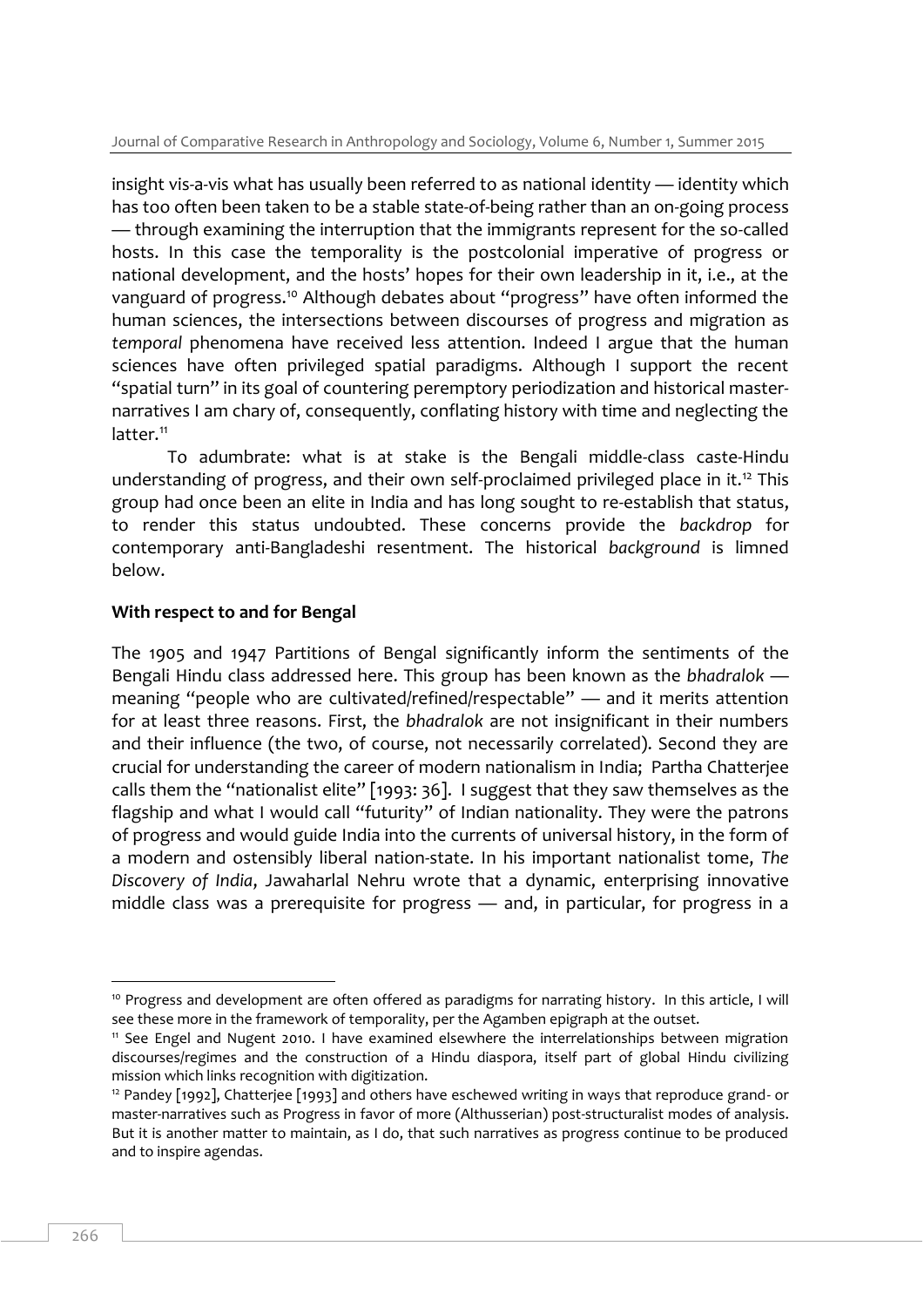newly-independent post-colonial nation-state.<sup>13</sup> The *bhadralok* felt that they were precisely what was required.<sup>14</sup> Third, this class's own sense of its pride of place as disrupted by the two Partitions is important to keep in mind in order to understand the growing resentment against Bangladesh and Bangladeshi immigrants. The second Partition, in 1947, is particularly salient because it not only separated East Bengal from West Bengal but now placed the former in Pakistan and the latter in India. In 1971 there was a bloody civil war in which East Pakistan, the erstwhile East Bengal, became, with the aid of the Indian military, the independent nation-state of Bangladesh, separate from (West) Pakistan. More of this history, which is germane to the issue of 'infiltration' today, is provided below.

Although Hindus have long been the majority population throughout India, in East Bengal they were the minority. According to census data the Hindu to Muslim population ratio in colonial East Bengal in 1901 was roughly 30% to 70%, in 1951 after Partition 20% to 80%, and in 1981, after the emergence of Bangladesh as an independent nation-state, 10% to 90%. Urban areas, such as Dhaka City had a higher number of Hindus than Muslims, a basis, perhaps, for the former's claims to a certain cosmopolitan standing. Indeed, until the 1947 Partition the elite of East Bengali society were predominantly Hindu.

The *bhadralok* emerged initially as a middle-level landlords and money handlers, a notch below the large scale and longer-standing aristocratic landowners within the British colonial hierarchy. They were constituted by the three upper castes of Bengali Hindu society: Brahman, Kayastha and Vaidya. They established themselves in the professions (law, education, administration) — opportunities provided by the British colonial regime ("the Raj") and were, accordingly, disproportionately employed in the administrative and judicial operations of the colonial state. Above all, they defined themselves as well-educated and, concomittantly, refined: refined in speech, comportment, the arts, clothing and food. Manual labor was anathema.

Scholars have analyzed the *bhadralok* as a caste [Sinha and Bhattacharyya 1969], in terms of Weber's notion of a status group [Broomfield 1968a and 1968b], and as bearing a distinct psychological profile [Chakrabarti 1990]. Most scholars, however, have agreed that the *bhadralok* can be described satisfactorily as a class, for some a rentier class, for others an administrative one [see Hashmi 1981, McGuire 1983].

In 1905 the British officially partitioned Bengal into East Bengal and West Bengal. This separated Muslim-majority areas, i.e., those in East Bengal, and contributed to a feeling of "common cause" among Bengali Muslims; the nationalist All-India Muslim League was founded in East Bengal in 1906. The Partition was

<sup>&</sup>lt;sup>13</sup> Nehru [1995: 499—515]. Nehru was a key leader of the Indian nationalist movement and the Prime Minister of independent India from its independence in 1947 till his death in 1964.

<sup>14</sup> These status claims have roots in the so-called Bengal Renaissance. See also Meghnad Saha*, Meghnad Saha in Parliament* [1993] and Geraldine Forbes, *Positivism in Bengal* [1975]. Nehru, Saha and others saw science as broadly emancipatory and saw Independence as a moment of unleashing science's liberatory potential in India.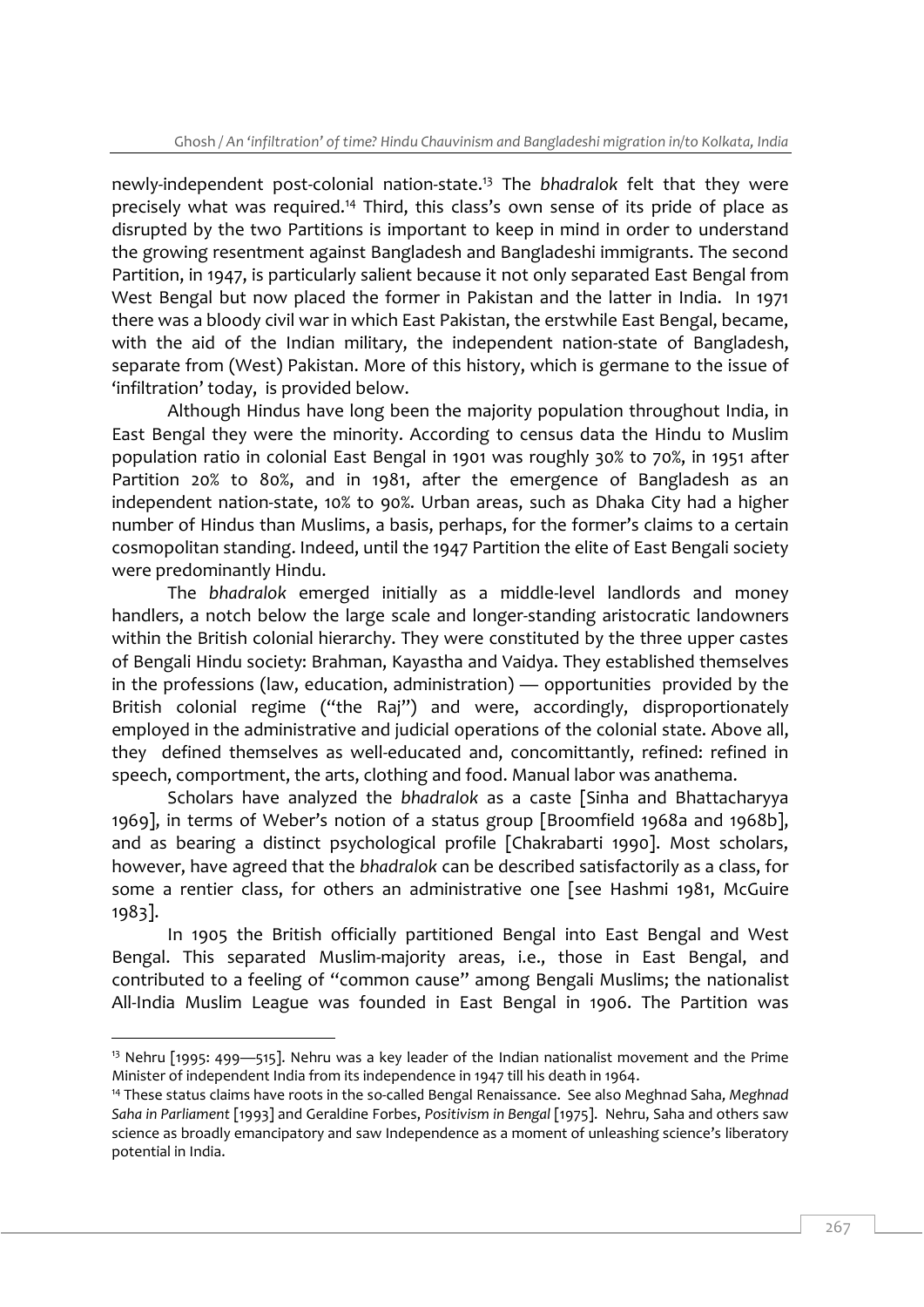eventually reversed in 1911, largely through the efforts of the *bhadralok* contributing to the sense, among some Muslims, that the *bhadralok* were not particularly sympathetic to Muslim concerns. Untill 1911 Calcutta (the name was changed to Kolkata in 2001) had been the capital of the British empire in India.<sup>15</sup> Along with the reversal of the Partition, the capital was moved from Calcutta to Delhi, and there it remains to this day. I have often heard members of the *bhadralok* class speak of both the 1905 partition and the 1911 shift of the capital to Delhi as attempts by the Raj to undermine *bhadralok* influence, and the first steps in a deliberate imperial strategy to diminish the prominence of Bengal within India.

In the nineteenth century and the early decades of the twentieth the *bhadralok* had created a set of hegemonic representations in Bengal of Bengal and Bengali society. These representations asserted: (i) that Bengal was a "golden" land of beauty, unity and prosperity, (ii) that harmony and order prevailed between groups in the society, including among Hindus and Muslims and (iii) that Bengali was an ideal language for the production of "great literature" (in particular the Sanskritized Bengali, or *sadhu bhasa,* created and codified during the so-called Bengal Renaissance Renaissance ). The importance of the Bengali language cannot be overstated; Indian nationalism in Bengal has often been characterised as a linguistic nationalism, given the standardization and celebration of Bengali promulgated by the *bhadralok*.

These representations were mutually reinforcing. The prosperity of the land was intertwined with the harmony of social relations. The rich Bengal land also provided for rich literature — a literature which, in turn, often sang the praises of "golden" Bengal and, especially in the 1930s, rural peasant life [see Greenough 1982]. Some of these hegemonic representations were undoubtedly forged in British orientalist and imperialist discourse about India, as appropriated and elaborated by nationalist leaders, e.g., Mahatma Gandhi's claim that Indian civilisation existed as, and was best embodied in, its harmonious, self-sustaining villages.<sup>16</sup> Some of these representations were also appropriated by *bhadralok* committed to the Indian nationalist cause. Indeed the *bhadralok* saw themselves as the guardians of a unified

<sup>&</sup>lt;sup>15</sup> I am somewhat suspicious with regard to the spate of relatively recent changes of the names of key Indian cities; the changes are, arguably, attempts to recuperate some presumed authentic and pure Hindu past, pre-Christian and pre-Muslim (pre-Mughal). The renaming of Bombay to Mumbai in 1995 was very much in the wake of growth of Hindu chauvinism, and the changing of Madras to Chennai in 1996 can, perhaps, be seen within this trajectory too. Some say that the changing of names, which has applied to states as well as cities, is merely a form of indigenization: Calcutta has long been pronounced "Kolkata" in Bengali, and the name change is just a better transliteration of the Bengali into English. However, given the important precedent set by Bombay where the name-change is clearly linked to Hindutva, broader debates about indigeneity, and the ever-important question "why *now*?", I remain somewhat skeptical.

<sup>&</sup>lt;sup>16</sup> See for example Karl Marx "On Imperialism in India" and "On the Future Results of British Rule in India" in New *York Daily Tribune*, June 25 and July 12 1853, respectively. See also Gandhi, M. K. "Hind Swaraj" [Critique of Modern Civilization], *The Penguin Gandhi Reader*, ed. Rudrangshu Mukherjee, New Delhi: Penguin Books, 1993, pp. 295.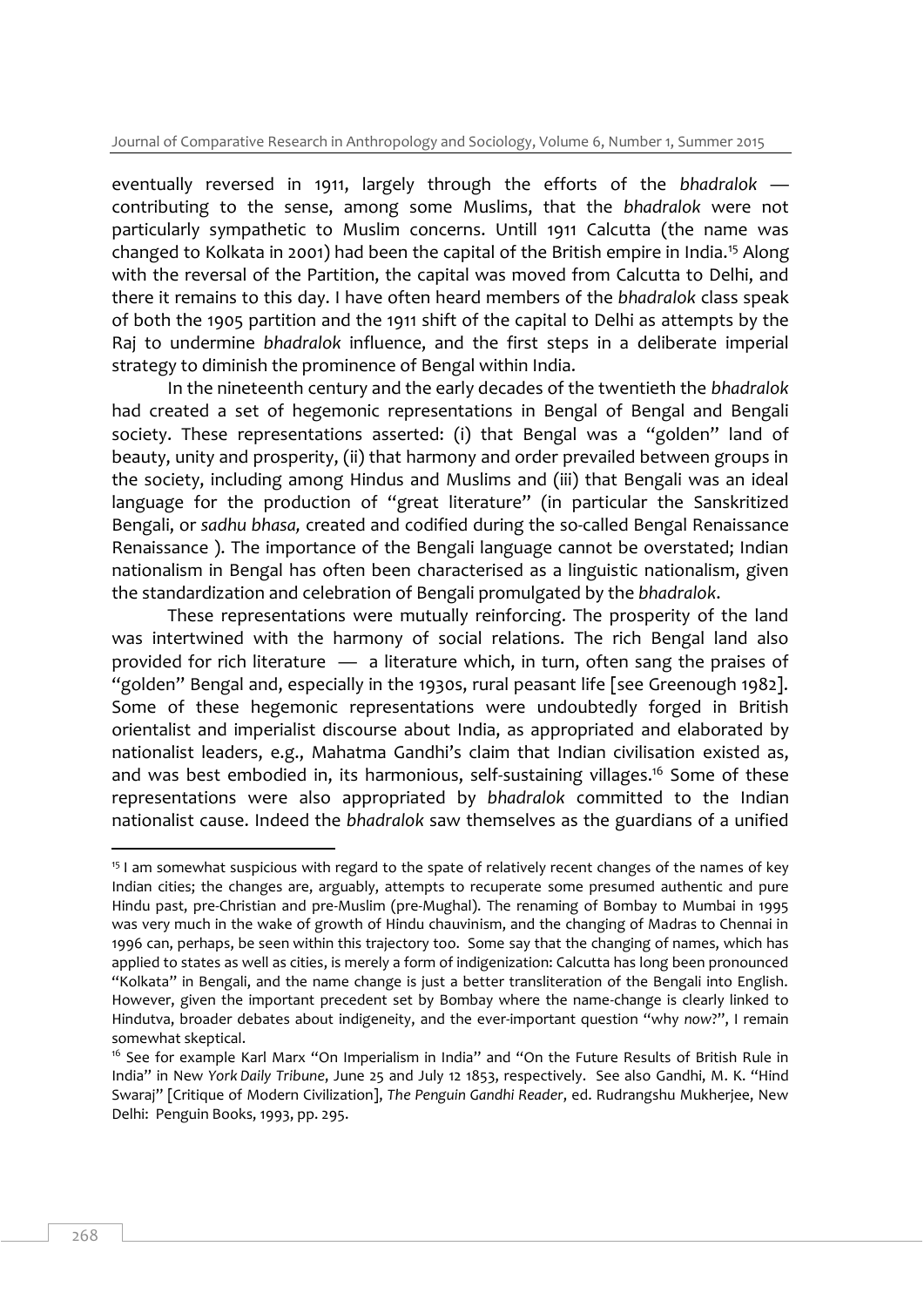Bengali society and territory which, they expected, would play a leadership role within an independent Indian nation. One still hears, on occasion, the claim from this class that "what Bengal thinks today, India thinks tomorrow", an adage first articulated in the early twentieth century by a (non-Bengali) leader of the Indian nationalist movement. For many *bhadralok*, Indian nationalism was indistinguishable from Bengali nationalism, the advancements of the latter paving the way for the former. Accordingly when it appeared that, concomitant to the independence of India, Bengal itself might be partitioned (or, worse, the whole of it go to Pakistan), some *bhadralok* sought instead to create a separate independent Bengali nation-state [Gordon 1990].

Sudipta Kaviraj (1995) demonstrates how a discourse of assertive nationalism was constructed by the *bhadralok*, one in which Bengal was the head and heart of a nationalism that claimed all of India under its purview. One genealogy of this assertive nationalism is in the derisive images that the British promulgated about the Bengali *bhadralok*, namely, that they were effete in comparison, for example, with the "martial races" such as the Rajputs and Maharattas. Many prominent Bengalis, including the eminent pro-Hindu nationalist Bankim Chandra Chatterjee and Swami Vivekananda, an early proponent of "muscular Hinduism", shared in this very criticism of the Bengalis. But this ridicule also provoked a response, including one from Bankim himself. The Bengali *bhadralok* literati began to claim as their own the historical legends of the heroic Indian peoples, drawing much of their information from colonial sources such as Tod's *Annals of Rajasthan*. <sup>17</sup> Kaviraj calls this "the founding moment of conceiving a 'national' community, the historic beginning of an imaginative integration" [146]. He continues:

> From one point of view, it simply shows the confidence of the educated Bengali's chauvinism — a process in which the Bengali aggressively appropriates the other. Bengalis do not as yet see themselves as part of a larger whole; they simply append India to themselves. They go out on a great imaginative journey across the subcontinent opportunistically selecting episodes from other people's histories and adding them entirely without reason to their own [Kaviraj 1995:146].<sup>18</sup>

Indian nationalism, for the *bhadralok*, was an expansive version of Bengali nationalism and, by extension, the advancement of India was to be actualized by the *bhadralok* themselves.

The independence of India from British rule on August 15, 1947 was accompanied by Partition, a division by the British of British India into India and Pakistan along a line drawn by Lord Cyril Radcliffe of the Boundary Commission. East Bengal would become East Pakistan, the eastern wing of newly established Pakistan; the state of Punjab was likewise partitioned to provide the western wing, West Pakistan. West Bengal would remain a part of independent India, albeit without a counterpart of sorts: there was no longer an East Bengal but an East Pakistan, and East Pakistan was to later become Bangladesh.

<sup>17</sup> Tod's *Annals of Rajasthan; the annals of the Mewar*. Isha Books, 2013 [originally 1832].

<sup>&</sup>lt;sup>18</sup> Limitations of space will not allow an excavation of Kaviraj's use of "entirely without reason".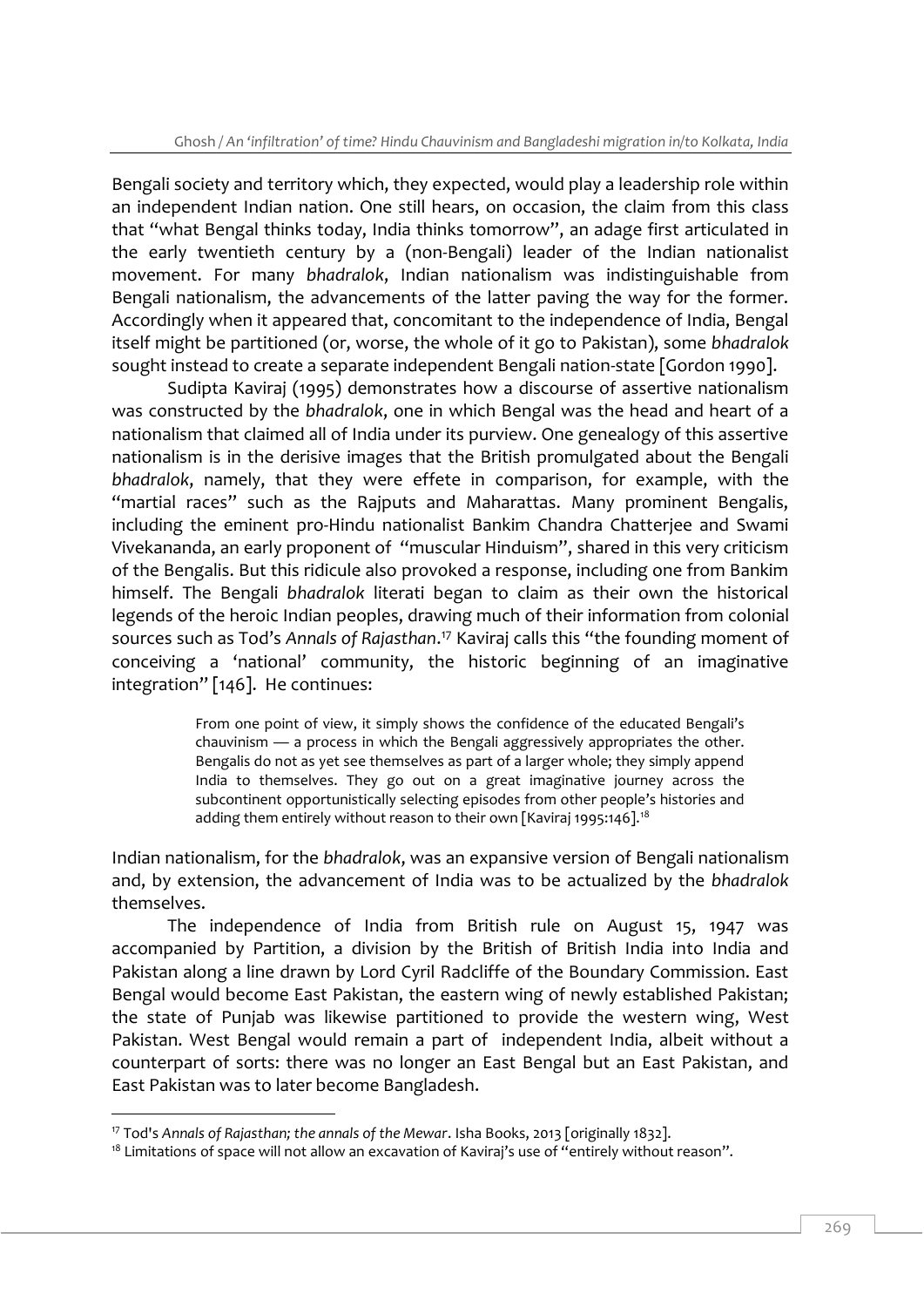A series of riots preceded and accompanied the 1947 Partition, though there remain questions of whether, in Bengal, these were "Hindu versus Muslim" or "rich landowner versus poor tenant" or "elite versus subaltern". However the 1941 riot in East Bengal was presented by the popular press and other sources as overtly religious.<sup>19</sup> Earlier riots had mostly involved looting but now there was a high rate of personal attacks — murders, forced conversions, the molestation of women, and other physical assaults — and now directed against all levels of the rival religion, i.e., whether rich or poor. From 1941, one might say, there was a high level of "vertical integration" within religious communities, where religious affiliation seemed to galvanize and supersede other axes of identity [Das 1991].

As the Partition was officially promulgated along religious lines, large groups of Hindus and Muslims suddenly found themselves on the "wrong" side of the border. Although in theory they were to remain where they were as protected minorities, a massive transfer of population ensued. Indeed it remains one of the the largest and fastest migrations in world history. Although the numbers are disputed, its scale and speed are staggering: perhaps as many fifteen million persons relocated themselves in a period of six months — mostly in Punjab, the other partitioned province, often accompanied by violent clashes between Hindu and Muslim and Sikh communities. Much of the Hindu community of East Bengal made its way to West Bengal. In 1947 344,000 Hindu "refugees" from East Pakistan arrived in West Bengal, most to Calcutta, more than twice that number came in 1948 and more than 1.5 million in 1950. According to the 1981 Census of India, more than 30% of Calcutta's population originates in East Bengal. Significantly, less than 50% of the Bengali Muslim community migrated to East Pakistan; some Hindus advocated Muslims leaving West Bengal, and did not welcome the few Muslims who, at the time, chose in fact to migrate to India.<sup>20</sup>

Political and economic tensions between Bengali East Pakistan and (largely) Punjabi West Pakistan emerged alongside the cultural domination of East Pakistan by West Pakistani leaders, especially with the latter's attempts to suppress the Bengali language. East Pakistan's Mujibur Rahman, who had advocated for some autonomy for the East, and his party, the Awami League, emerged as the victors of the 1970 general election in Pakistan, its first. This outcome was unacceptable to West Pakistan which then used military means to prevent Rahman assuming leadership, carrying out what most describe as genocide. This, in turn, intensified a sentiment for Bengali, or Bangladeshi, nationalism in East Pakistan. In 1971, after a war of seccession in which millions perished, East Pakistan became Bangladesh. In the course of that war several million Bengali Muslims and Hindus took refuge in India, mostly in West Bengal.

 $19$  As ever, the role of the popular press was significant in generating and punctuating narratives and time-lines. The "Great Calcutta Killing", almost exactly a year before the Partition, is remembered for its violence and political significance, to be sure, but certainly also for this very memorable moniker and mnemonic, which was generated years after the event(s) by a Calcutta newspaper.

<sup>&</sup>lt;sup>20</sup> This is a critical aspect of Partition history that has not been adequately researched. Another is the fact that self-segregation occurred in key cities, such as Calcutta and Dhaka, well prior to the Partition, e.g., Muslims moving to Muslim areas and Hindus to Hindu areas within the cities.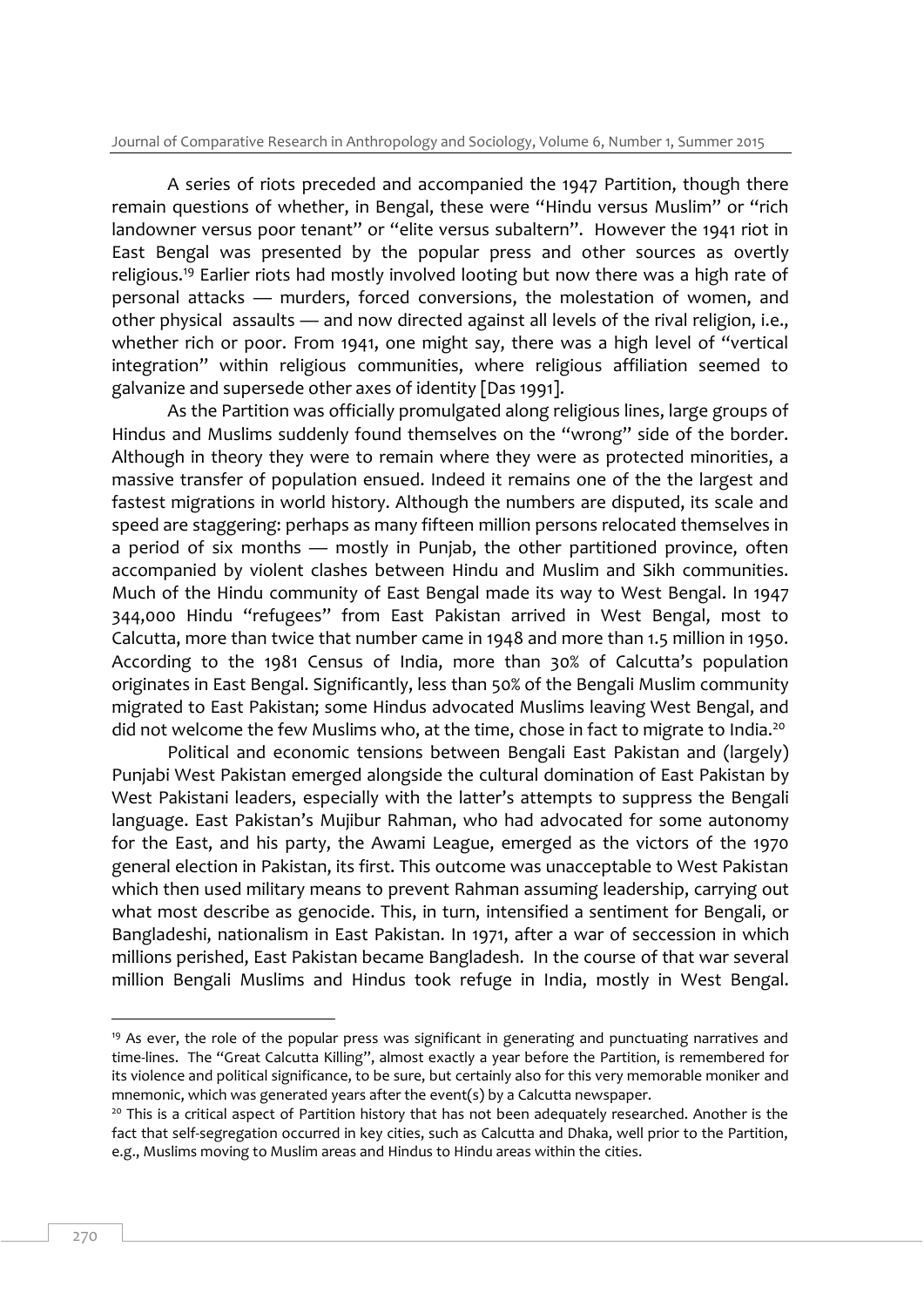Though most were eventually repatriated to Bangladesh it is estimated that about one million people displaced from East Pakistan during the war remain in West Bengal today; a matter of resentment to some to this day, i.e., that "they" did not all go back.

Partition and its aftermath — including, for some, the later emergence of Bangladesh — remains the most controversial historical assemblage in South Asia today. <sup>21</sup> It is, I believe, *the* event in the historical consciousness of Bengalis, both Hindu and Muslim, in India today. Most *bhadralok* see it as caused by what they see as an admixture of Muslim "backwardness," "recalcitrance" and "parochiality" which lead Muslims to insist that South Asian Hindus and South Asian Muslims constituted two different nations on, in their view, spurious grounds.<sup>22</sup>

### **Spaces, times, nations**

<sup>-</sup>

Before delving more directly into the issue of Bangladeshi immigration into India, I air some of the relevant theoretical issues. My overarching argument is that space has been privileged over time in Western social thought, theory and science, and especially in relation to conscious human agency.<sup>23</sup> I would argue that human agency is fundamentally temporal, insofar as it entails the conscious formulation and apprehension of categories, values, and meanings through intentional and practical action.<sup>24</sup> Nationalism is a product of overlapping individual and collective agents.<sup>25</sup> As such excavating the times and spaces of Hindu nationalism could improve our understanding of the agents that are constituting anti-Bangladeshi sentiments and strategies.

According to Arjun Appadurai, migration is one of two "diacritics" of modernity-gone-global [1996:3]. Flows of people and images, animated by the other diacritic, media (especially electronic media), are central to how modernity has escaped the bounds of specific territories such as nation-states. These flows are the key components of globalization, for Appadurai, and they are eclipsing or at least curtailing the viability of national territories as authorities in our world. In turn Aihwa Ong suggests that the term "globalization" should be restricted specifically to market practices, namely corporate practices [1999], whether or not they are undermining

<sup>21</sup> On "assemblage" see De Landa, Manuel (2006) *[A New Philosophy of Society: assemblage theory and](https://books.google.co.in/books?id=TkISBwAAQBAJ&lpg=PP1&dq=A%20New%20Philosophy%20of%20Society%20%3A%20assemblage%20theory%20and%20social%20complexity&pg=PP1#v=onepage&q&f=false)  [social complexity](https://books.google.co.in/books?id=TkISBwAAQBAJ&lpg=PP1&dq=A%20New%20Philosophy%20of%20Society%20%3A%20assemblage%20theory%20and%20social%20complexity&pg=PP1#v=onepage&q&f=false)*, London & New York: Continuum.

<sup>&</sup>lt;sup>22</sup> "Backwardness" and "recalcitrance" are my translations of key terms and themes in Bhabani Prasad Chattopadhyay's book *Desh Bibhag: Paschat O Nepathya Kahini,* Ananda Publishers Pvt. Ltd. The title may be translated as "Partition: The Story Behind the Scenes". Publication date is not given but probably 1992.

<sup>&</sup>lt;sup>23</sup> The privileging of space is accompanied by the privileging of vision over the other senses. See Ghosh 2015 pp 28-29.

<sup>&</sup>lt;sup>24</sup> In speaking of the agency of humans I do not mean to indicate that it is a property of humans alone.

<sup>25</sup> The notion of overlap I use derives from R. G. Collingwood, as articulated in *An Essay on Philosophical Method* (Oxford, 1933); *The Idea of History* (Oxford, 1990), and *The New Leviathan* (Oxford, 1992). See Ronal Inden, *Imagining India* for a discussion of Collingwood's relevance to the human sciences (Oxford, 1990).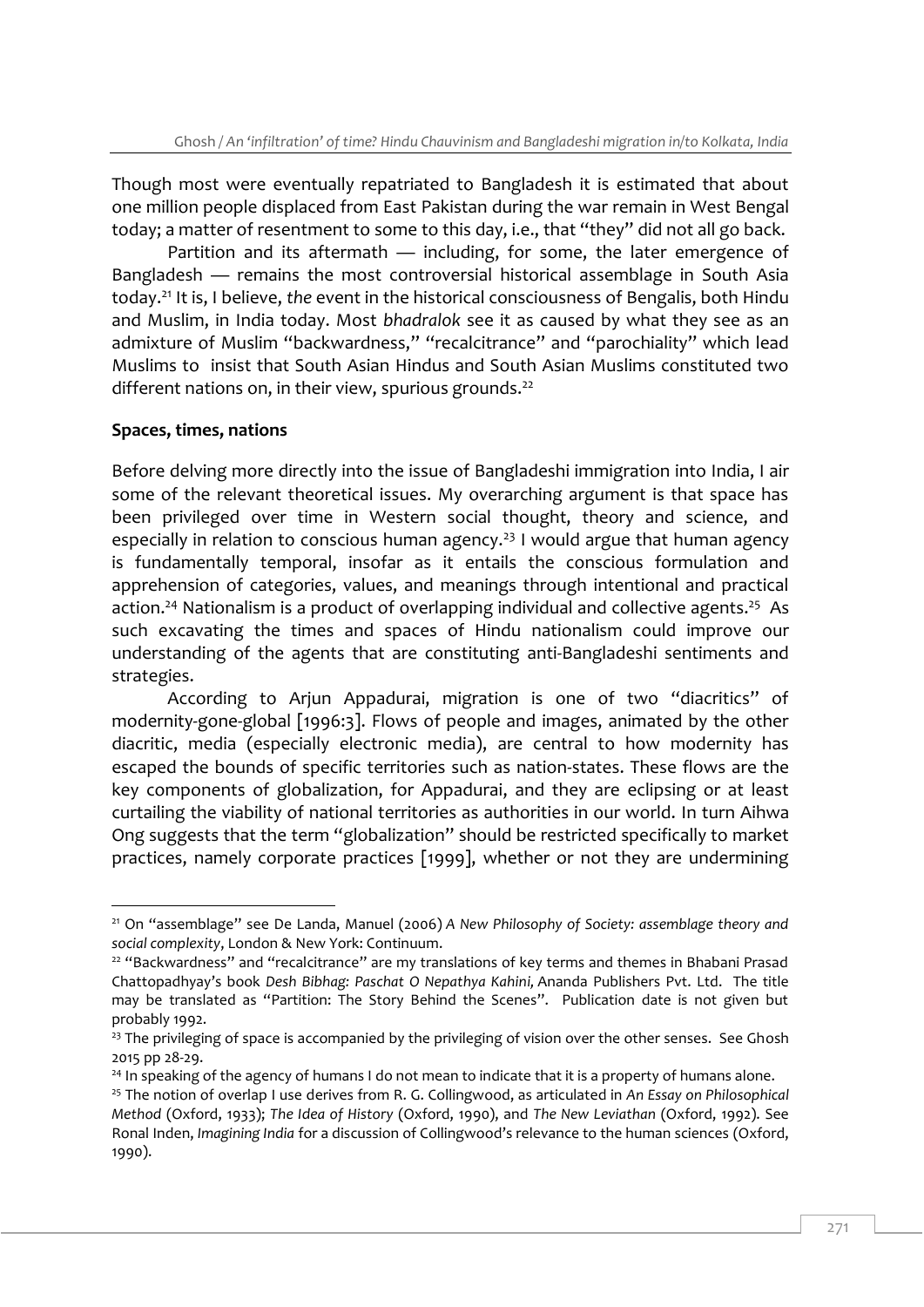the nation-state.<sup>26</sup> For understanding the arena beyond corporate practices she prefers the term "transnationalism." This term retains, in her view, a more nuanced and accurate view of the world, one in which movements of persons bump "horizontally" against and thus challenge the boundaries of nation-states more than globalization does.

These discussions are about, among other things, the nature of community in contemporary times. And they are striking in being focused more on space than on time. Modernity is "at large" for Appadurai, and transnationalism horizontal and rooted for Ong. To me, references to "global" and "transnational" reflect perennial debates regarding the appropriate scale, or unit, of study in social science, with scale itself viewed in tacitly but decidedly spatial terms. Indeed these analyses of a supposed post-national present are, as suggested above, themselves extentions of the long-standing valorization of space over time in Western social science. Going back to Durkheim and Mauss's *Primitive Classification* (1902) we find that time is a projection of space, and space, in turn, an epiphenomenon of social structure.<sup>27</sup> This privileging of space is also visible in key literature about nationalism and nation-states, such as Benedict Anderson's *Imagined Communities* [1991] and Anthony Giddens's *The Nation-state and Violence: Volume Two of a Contemporary Critique of Historical Materialism* [1987] — very possibly the two most influential analyses of nationalism in social science over the last decades.<sup>28</sup>

In *Imagined Communities* Anderson endeavors to ask and answer what makes the national community possible and persuasive for its members. His analysis hinges, in large part, on an undestanding of time, but he ultimately succumbs, I suggest, to the idea that space contains time. In my view his argument is a variant of the secularisation hypothesis in arguing that nationalism replaced religion as "a new way of linking fraternity, power and time meaningfully together" [36, see also 84]. This new public (if we may call it that) was created above all else by print capital, a public characterized by a sort of anonymous intimacy by way of a new form of temporal consciousness.<sup>29</sup> For many scholars, the time of the nation-state is rationalized, a form of auditing to be resisted. Anderson, in contrast, sees homogenous, serial time as the

 $26$  Those corporate processes, in my view, are fundamentally information processes — an argument I elaborate elsewhere in describing the emergence of, and accoutrements of, an Indian translational elite that is actively promoting a Hinduized version of India as the "capital" of a "great global civilization". See Ghosh 2014.

<sup>&</sup>lt;sup>27</sup> At the risk of being repetitive: social science, like the state, has preferred to classify peoples in terms of putative attributes rather than focusing on their self-represented ideals and goals. *Primitive Classification* challenges Kant's understanding of time as an *a priori* in human consciousness. But it also is faintly Kantian in that it shows that time is not an objective or cosmological given in itself.

<sup>&</sup>lt;sup>28</sup> I am not taking up Ernest Gellner's analysis (1983) that the nation-state is a product of industrialiation or Anthony Smith's primordialist account (1986) as I see both Anderson and Giddens countering them effectively and, utimately, in terms of intellectual influence and relevance to my concerns Anderson and Giddens are more important.

 $29$  In contrast to Habermas, Anderson's public is not essentially or primarily a sphere of deliberative debate.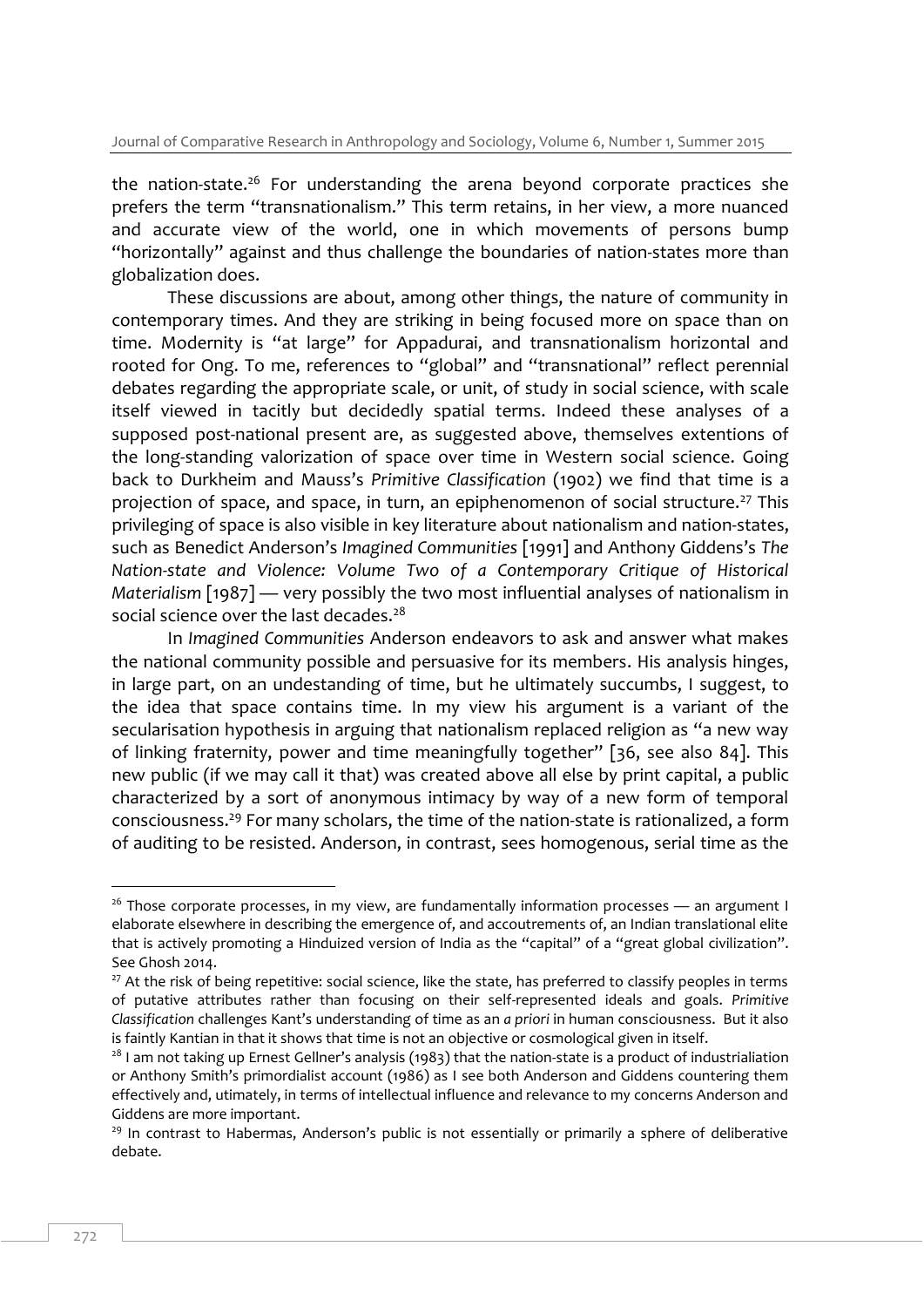foundation for egalitarian nationalism, and as such a salutary development — until at least the project is co-opted and distorted by state-generated "official nationalism". The new time consciousness includes new understandings of both *chronology*, i.e., of "cause" and "effect" and of *simultaneity* within historical consciousness — albeit "chronology" and "history", here, not conceived in the manner that the spatial turn abjures, as hinted above. It is this temporality, in turn, which allows for the emergence of a new form of consciousness and, ultimately, for communion within, and the political baptism of, the masses. He writes of the conception of simultaneity:

> What has come to take the place of the medieval conception of simultaneity-alongtime is..."homogeneous, empty time," in which simultaneity is, as it were, transverse, cross-time, marked not by refiguring and fulfillment, but by temporal coincidence, and measured by clock and calendar. [1991:24, see also 194]

These temporal techtonics allow for the creation of *institutions* such as nation-states and republics [1991:81].

Power, moreover, is generally understood to be exercised through centralized political institutions, which, in turn, require the existence of some form of spatial enclosure in order to be effective, e.g., the "reach" of the state. In Anderson, as often, the discussion of freedom and obligation, rights and responsibilities, fraternity and justice presupposes, I argue, a territorially enclosed polity: these emerge only within such a spatial demarcation.<sup>30</sup> What these approaches lack, it seems to me, is the ways in which communities are also projects in time, and not just once at some pivotal point (at the advent of the social contract, or the admixture of print capital with vernacular language) but repeatedly and in various ways. That is, these accounts miss the sense of polity as a trajectory that is shaped and revised by human agents — agents that are themselves, also, temporal projects, because agency, with its attention to concious intention, aspiration etc is, as noted above, temporal. In fact, though Anderson often uses the word "consciousness" what he is really describing are unconscious shifts. Foregrounding conscious action inclines one to attend to time more than space if one takes intentionality in-itself, not as a reflection of some underlying structure.

Anthony Giddens captures in an important — but ultimately limited — way the sense in which nation-states can be understood in terms of the pursuits and practices of the conscious agents which constitute it. In Giddens's theory of structuration "every social actor knows a great deal about the conditions of reproduction of the society of which he/she is a member" [1979: 5]. All actors, no matter how subordinate in the social structure, attain some degree of "discursive penetration" into the social system to whose reproduction they contribute. Thus "life is not experienced as 'structures,' but as *durée* of day-to-day existence, in the context of conventions

<sup>&</sup>lt;sup>30</sup> In a later work Anderson insists he is endorsing only unbounded community. But by this he is not speaking (explicitly) against space and territory, but a form of consciousness, seriality, which can be bounded or unbounded. Also, in the same text he severely criticises "long-distance nationalism," which implies that some form of spatial continuity is desirable for nationalism to live up to the promise it initially had for Anderson. See Anderson 2001.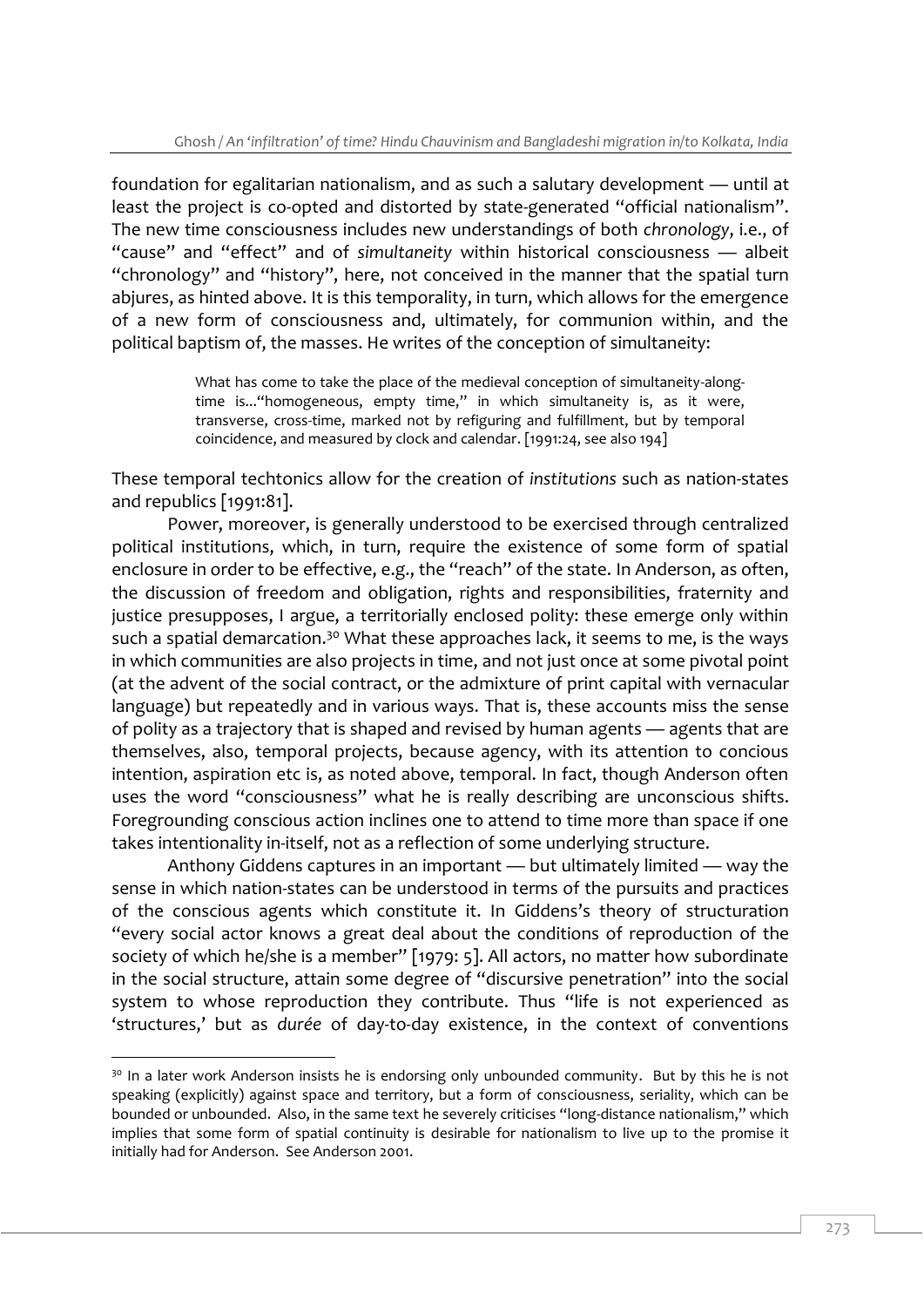### ordered above all on the level of 'practical' consciousness" [1981:150] and protean narratives:

In the post-traditional order of modernity, and against the backdrop of new forms of mediated experience, self-identity becomes a *reflexively organised endeavour*. The *reflexive project* of the self, which consists in the sustaining of coherent, yet *continuously revised*, biographical *narratives*, takes place in the context of multiple *choice* as filtered through abstract systems. [Giddens 2007: 5, emphases added].

Giddens's goal is to counter Marxist accounts by saying the state made the development of modern capitalism possible, not the other way round: authority, specifically the ability to establish surveillance, precedes the uneven allocation of material resources. The expanding administrative power of [European] absolutist states in the sixteenth and seventeenth centuries provided for internal control, itself driven by the need for marshalling resources for warfare. <sup>31</sup> However, and significantly, in the modern nation-state this is a "pacified" practical consciousness, rendered so primarily by surveillance. One might say, thus, that Giddens's *durée* is in a significant sense pre-determined.

Despite Giddens's apparent concern to include human agency in his approach, the human agent, individual or collective, is barely visible in his discussions of the nation-state proper: in *The Nation-State and Violence* agents are presented as a "population" always moulded, already pacified into enacting a practical consciousness and reproducing reflexive narratives which have already passed through the alembic apparatus of state administration.<sup>32</sup> That is, though he does not ultimately rely on the ontology of the unconscious, as does Anderson, his own edifice is one of a consciousness that is already routinized, doxic, and temporally-tamed.<sup>33</sup> Thus the nation-state becomes, in Giddens's usage, comparable with Durkheim's vision of society as a "social fact": an objective existence to which the wills of agents, especially individuals, must conform. True, Giddens distinguishes himself from

<sup>&</sup>lt;sup>31</sup> It would be worth examining in greater depth how Giddens's sociology of state administration would have to be qualified in the face of neoliberal agendas today.

<sup>&</sup>lt;sup>32</sup> Moreover, from this perspective, what distinguishes each nation or ethnic group is its culture, which provides the "content" of group identity and individuality [Ibid.: 15]. Giddens, then, does not draw as sharp a distinction as Anderson does between nation-states (or, at any rate, nationalism) and other sorts of states and state ideologies/imaginaries.

<sup>&</sup>lt;sup>33</sup> The commitment to social self-reproduction is connected to Giddens's concern to produce an objective typology of states. Thus he, like so many others who have gone down the road of types and typologizing, reinscribes the venerable distinction between tradition and modernity. Giddens contrasts traditional a-historical, static societies to modern "hot cultures." It is only the latter which exhibit historical consciousness, properly so called: "only in the modern West does 'history' become 'historicity': the controlled use of reflection upon history as a means of changing history" [212, see Dirks 1990]. He elaborates further: "A nation-state is a 'conceptual community' in a way which traditional states were not. The sharing of a common language, and a common symbolic historicity, are the most thoroughgoing ways of achieving this..." [219]. Hence "national pasts" and "national histories" supplant the stasis of "traditional societies." Such distinctions and typologies are awkward if one sees polities as agentive and protean.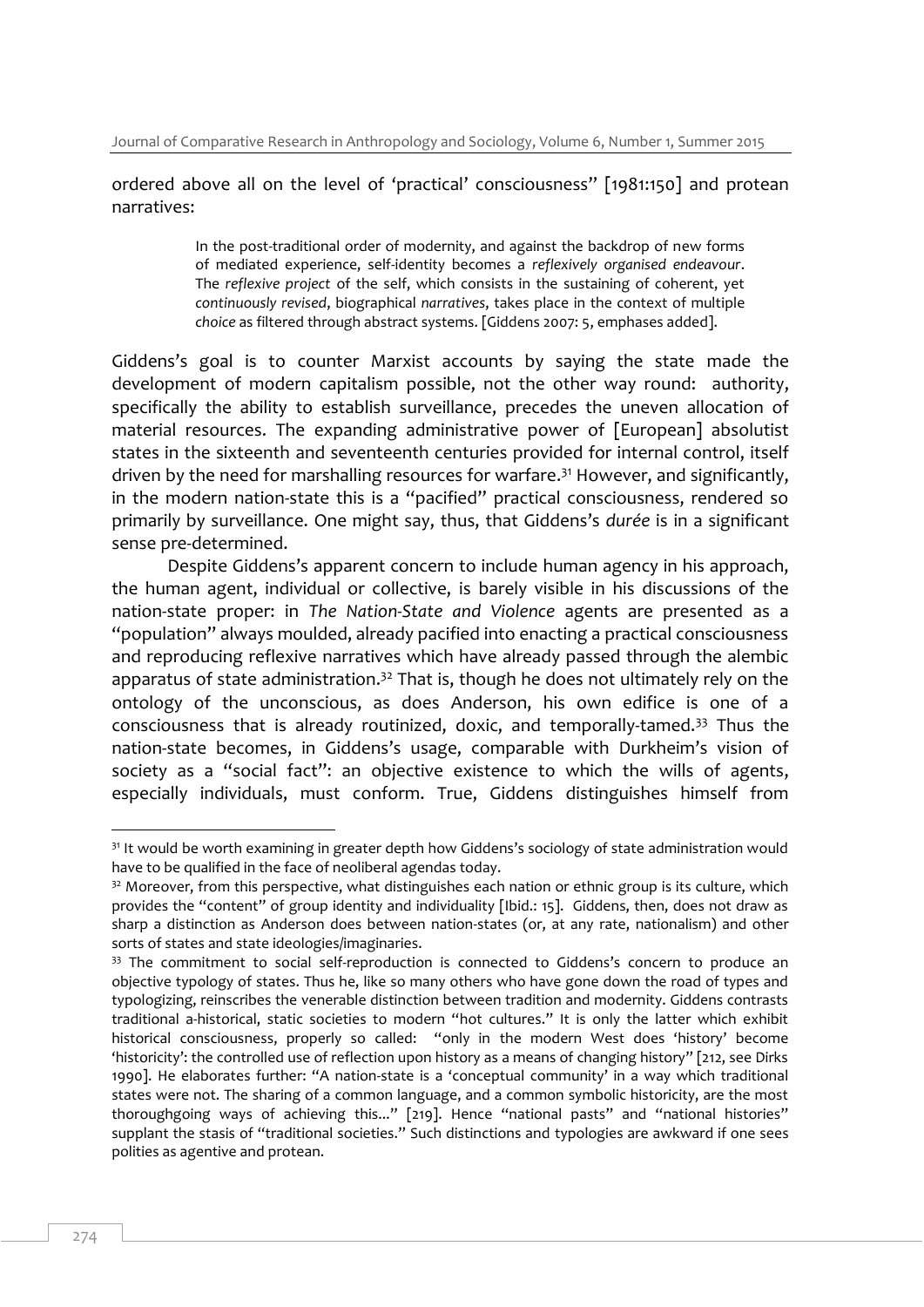Durkheim who, he says, sees the nation metaphorically as a "body", but Giddens ultimately does make the quintessentially Durkheimian move of making the nationstate commensurate with "society,"<sup>34</sup> and thus he too implicitly invokes the metaphor of the "social body" as a spatially-bounded entity, not an authentically temporal process.

Like Anderson and Giddens, Sudipta Kaviraj links a qualitative shift in temporal consciousness to the growth of nationalism, but in a different way, one which is more resonant with my concerns about the temporal and intentional components of agency:

> It has been argued persuasively that modernity alters the nature of temporality. From a cyclical repetitive ontology of time, European theoretical thought and later popular consciousness emerges...into a conception of *future time as an opportunity*, *as a broad field of creative activity* in which natural and social things can be shaped according to *collective human desires.* … [F]ormerly, time was not seen as *an opportunity in which well-conceived social or political projects could be carried through*. [1995: 164, emphases added].

Kaviraj sets aside, as I do here as well, questions such as how theoretical thought becomes popular consciousness (and vice versa) and how consciousness relates to subconscious or unconscious structures and dynamics. Still, Kaviraj implicitly points to something important that both Anderson and Giddens miss. Namely, central to the national community is the creation of collective projects. That is, in addition to and beyond the "need" for communion (Anderson) and/or the need for reproduction (Giddens) is that nation-states, as collective overlapping agents, seek to carry out projects to be proud of, projects that themselves, more than any other activity, bring the wills of the polity into coordination, and even coalescence. Now it must be underscored that the nation-state is not a single, total, homogenous and complete agent, a sort of large individual.<sup>35</sup> It is itself a collectivity with many overlapping and changing constituents and trajectories, and thus not comparable to a "body," at least as the latter is usually conceived. We may pause here to reflect that Giddens is (was) on the verge of this agentive vision of the nation, but then reverts back to the position that agents within the nation-state are already pacified.

What, then, are the temporal constituents and horizons of nationalism? In the case of India, there is the imperative to maintain temporal communion in the interest of equality and fraternity (or at least the appearance thereof) as Anderson endorses and also reproduction-as-continuity which is Giddens's analytical concern.

But I suggest that, perhaps above all, there is the imperious pledge made by post-colonial nation-states to produce Progress (note the capital 'P'), however utopian an aim it may be, and this is often accompanied by questions and contentions

<sup>34</sup> On "society" versus "polity" see Inden 1990.

<sup>&</sup>lt;sup>35</sup> In turn, individuals of any sort are only in-dividuals, i.e., non-dividables, on occasion: more often than not, individuals, too, have various "parts" which can be in competition as much as in concert, as has been noted in, among other areas, existentialism and psychoanalysis.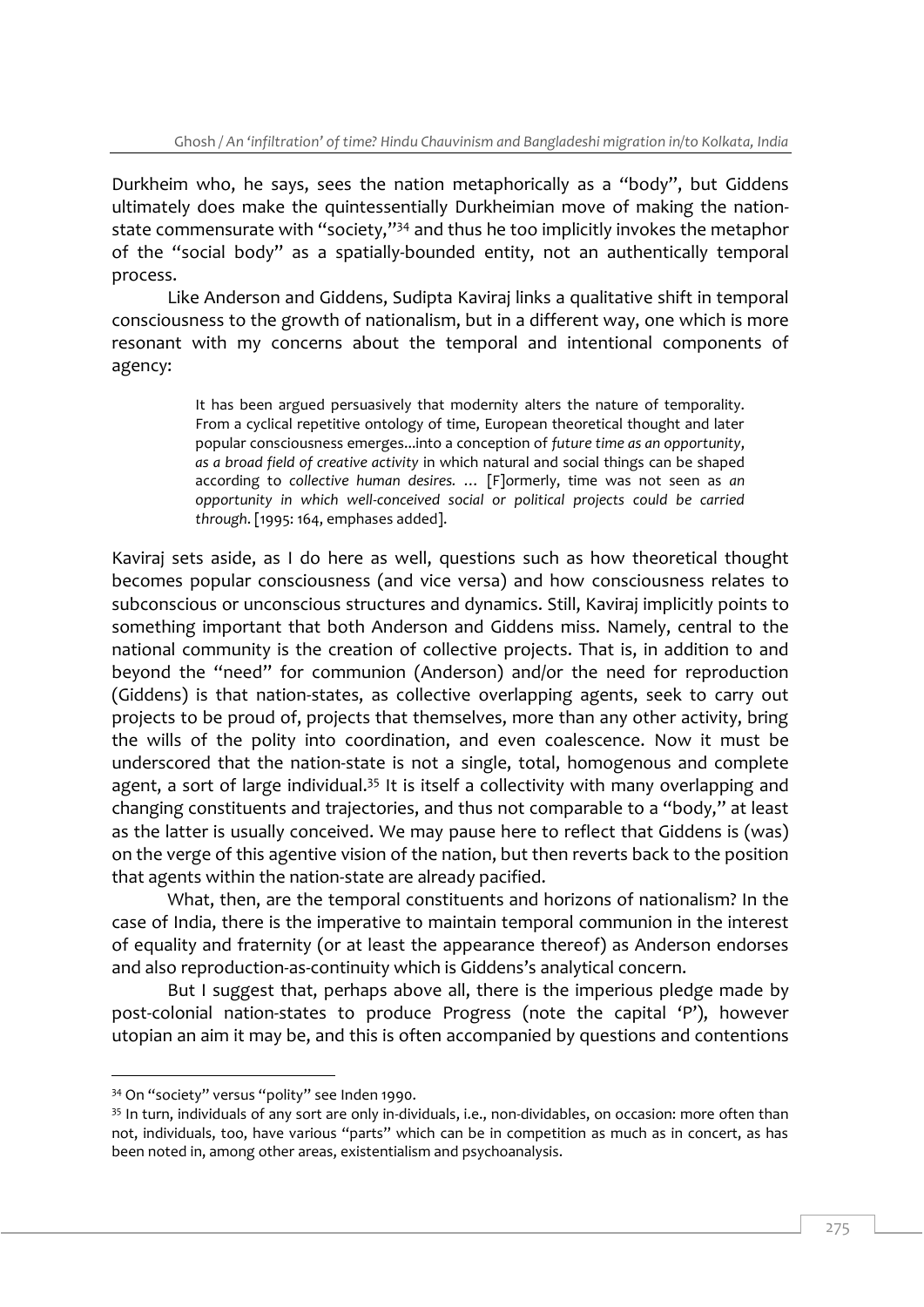regarding who has the standing, and the understanding, to advance these agendas and achieve these aims. The ideal of popular sovereignty includes that all are equal, but within the discourse of democracy — which is, after all, a vision of *ruling and rulership* — there is, perhaps paradoxically, scope for the sense that some people are more equal than others. Hence discourses of popular sovereignty in postcolonial states, and perhaps in liberal nationalism more broadly, are invariably haunted by the question of who will build the bridge from the past through the present to the future. In sum, when the desire for democracy is intertwined with the imperative of Progress, there will typically be a contestation over who or which group is to *lead* Progress, who will be both authentic and avant-garde, who will enunciate and articulate the interrelations between, especially, the present and the future.

These are the leaders — usually self-proclaimed — who are often acutely aware of what they perceive as the Progress of other nations and communities, who are concerned with fulfilling destinies and arriving at the apex [see Fukuyama 1989]. In short, what I am seeking to delineate here is a problem that arises, I propose, within putatively liberal or, at least, democratic polities: how to establish and secure privilege among "the people", who are constituted by temporal coincidence (Anderson) and continuity (Giddens) but most of all, in postcolonies, by trajectory (as indicated, perhaps unwittingly, by Kaviraj). Throughout the history outlined above and into the present, the *bhadralok* have sought to retain or regain their status as the first-amongequals, as an avant-garde for Bengal and for India. It is this agenda that is disrupted by the immigration of Bangladeshis and, in particular, Bangladeshi Muslims into Kolkata and West Bengal. 36

#### **Bangladesh in Bengal, the world in the home**

Under the welcome cover of the "war on terror" the Hindutva government in New Delhi has returned to one of its patented platforms: there are too many Bangladeshi nationals in the Indian nation.<sup>37</sup> As noted at the outset, this issue has been taken up with even in the left-leaning circles of West Bengal politics, in part, no doubt, to inoculate themselves from the charge that they are or were using these immigrants to bolster their vote banks.

The admixture of anti-Muslim sentiment and Bengali-cum-Indian nationalism goes back to at least the nineteenth century. This is evinced in the muscular Hinduism advocated in the writings and preachings of Bankim Chandra Chatterjee and Swami Vivekanada mentioned above. This animus did not however target Bengali Muslims who were, for the most part, treated with a sort of *noblesse oblige*, as in Rabindranath

 $36$  Synthesizing analyses of (i) what a community is with (ii) how a community is produced with (iii) where the community wants to go would involve distinguishing different forms of difference, e.g., distinguishing among oft-conflated concepts such as otherizing, othering, alterity and abjection and, thus, related terms such as hybridity, creolization etc.

<sup>37</sup> According to the reputable *Deccan Herald* "several investigations [have] revealed that Bengal and Kolkata were being used as transit route by terrorists", 3 September 2015.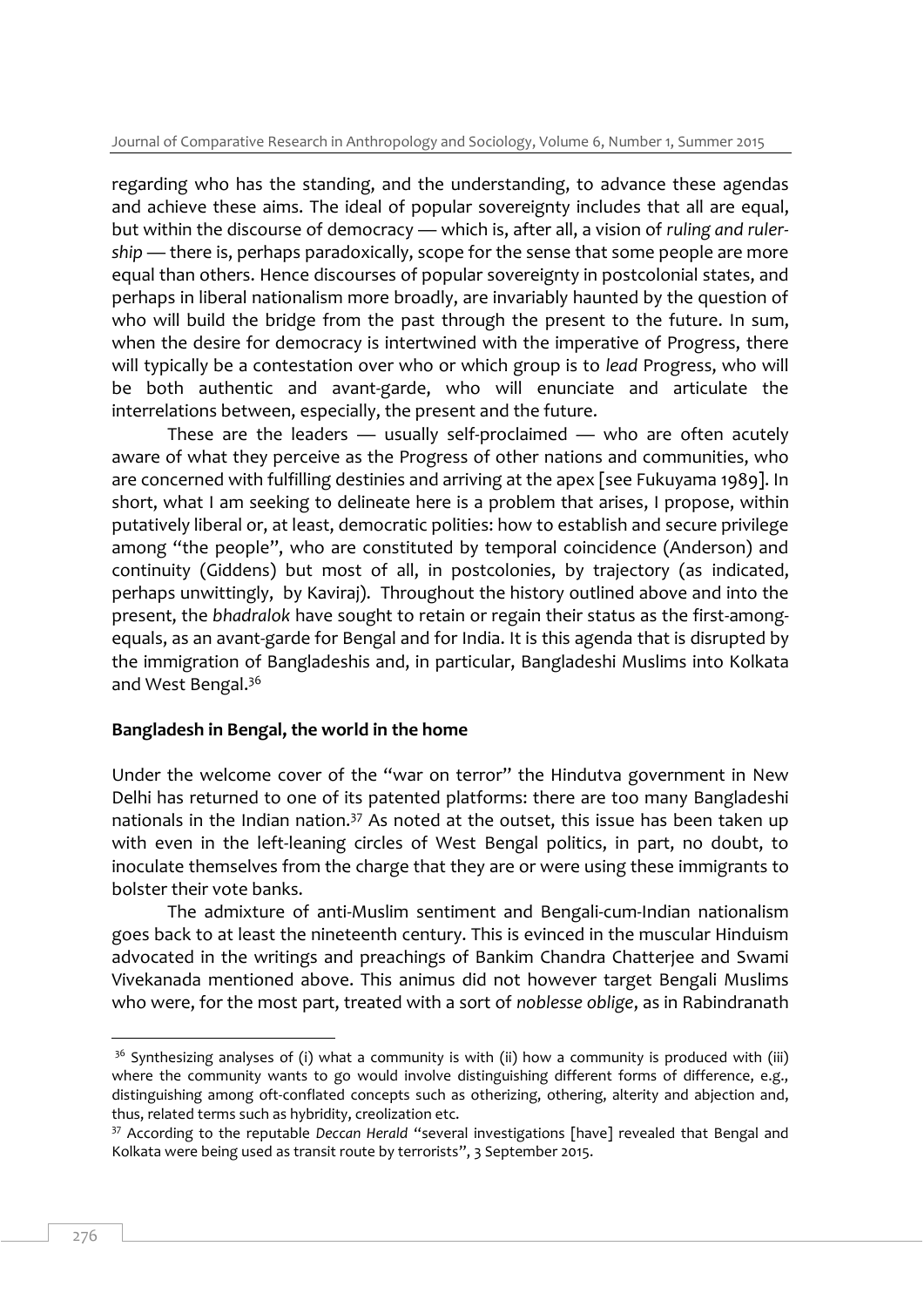Tagore's (1861-1941) novel *Ghare Baire* (*The Home in the World*) — though, it may be added, the casual conflation of "Bengali" with "Hindu" continues in common parlance today.<sup>38</sup> The period of anti-colonial nationalism generated, as one would expect, both new tensions and new accommodations between Hindus and Muslims in Bengal. Yet Partition, as a sign of extreme incompatibility [see Ghosh 1998], was not viewed as inevitable until just before its occurrence; in fact, though India and Pakistan became independent on August  $15<sup>th</sup>$  the borders between them were not officially announced till days later, and confusion about borders perdured long after. Indeed the reality and permanence of the Partition of Bengal was not acknowledged, by many middle-class Bengali caste Hindus, until the late 1970s. Until that time their view was that the Partition was promulgated not by Bengali Muslims but in spite of them and was, hence, *temporary* Over time, however, this kinder gentler view of the Bengali Muslim was set aside, and they were seen as an impediment to progress [Ghosh 2002 & 2007].<sup>39</sup> This was particularly the case for those migrants to Kolkata who were (taken to be) Bangladeshi. The reasons and motivations for this "host" class to be generating these resentments (akin to the French notion *ressentiment***)** is thus, linked to their unique cultural constellation, one in which they saw themselves as the avatars of history, the flagship of progress for Bengal and for India, the two amounting to the same thing, in their view.

There are two registers to the anti-Bangladeshi resentment. The first focuses on the degeneracy of Bangladesh itself, the second on the Bangladeshis who come to India.

In 1988 Bangladesh changed its constitution to make Islam the official religion (the constitution of Pakistan was similarly changed in 1977) and this is seen by the *bhadralok* as an enormous step "backwards." The difference between an Islamic state and a state that has made Islam its official religion is not recognized or given much credence by those middle-class Bengali Hindus with whom I raised the issue. In addition, accounts and rumours of the molestation of Hindu "girls" in Bangladesh continue to circulate, as do concerns about the persecution of Hindus in Bangladesh [Kanjilal n.d., Rai 1993]. From such a perspective Hindus who come from Bangladesh illegally are "refugees" and Muslims are "infiltrators." Consider these newspaper accounts, one a letter and the other an article, both from 1989:

> Sir, Bangladeshi High Commission … calls [the] report "Bangla Hindu Refugees Find no Shelter" baseless. ... But we all — including [Indian Prime Minister] Rajiv Gandhi —

<sup>38</sup> Tagore, a member of and a hero of the *bhadralok*, penned the songs that are, today, the national anthems of India and Bangladesh respectively — an indication, arguably, of the ways in which Bengali nationalism and Indian nationalism were indeed intertwined.

<sup>&</sup>lt;sup>39</sup> There are groups in both India and Bangladesh, respectively, who advocate their country's territorial expansion at the expense of others, based at times on arguments about the natural contours of the polity and at other times on *lebensraum* sorts of arguments. Each nation accuses the other of nurturing deep-seated irredentist and expansionist agendas.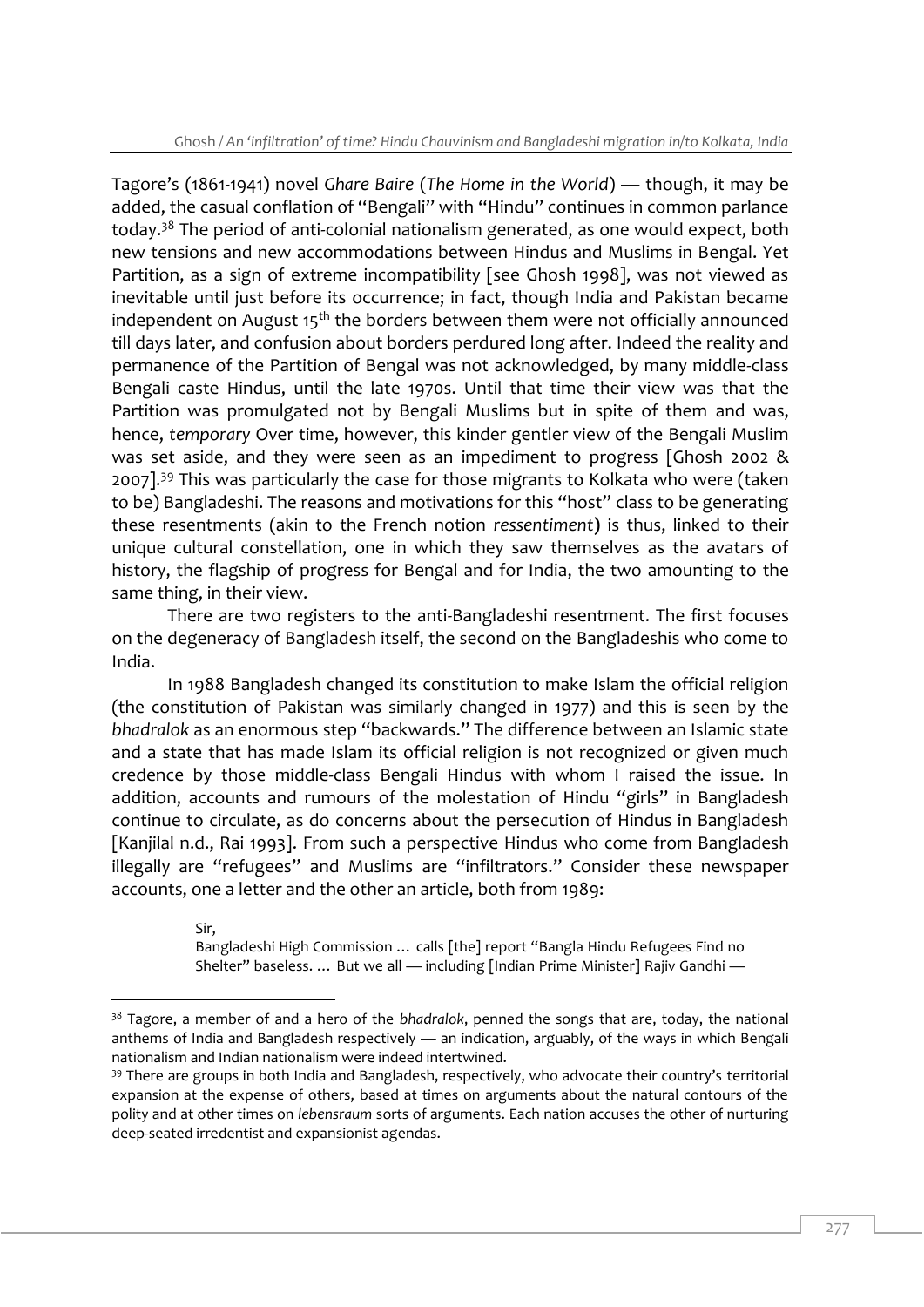know better. The reason they are coming across the border: efforts to drive out Hindus and other minorities and make the country 100 percent Islamic. This is the result of the Partition and the reward for creating Bangladesh with the blood of Indian soldiers. ... Millions had to leave the erstwhile East Pakistan after the Partition, and millions more are being forced to leave Bangladesh. Eventually, there will be no one left in Bangladesh other than the Muslims. Then, perhaps, the Bangladesh rulers will declare their country secular. ... On top of this, Bangladeshi Muslims are regularly entering the north-eastern states of India." Yours etc. Sasanka Sekhar Bhattacharya, Calcutta. [*Statesman* January 24 1989, letter entitled "Minority Plight." See also *Juganthor* February 5, 1989. Note that the use of "etc" here is in the original text, not added by the present author.]

According to a report submitted by the state's intelligence branch to the state's home department recently, the Hindus in Bangladesh are being subjected to atrocities by the Muslim fundamentalists. Hindu women have been molested and their temples desecrated. ["Growing Problem of Hindu Influx," *Statesman* February 16, 1989].

In the same year the pro-Hindu website *Hinduism Today* — aimed at "Recording the History of a Billion-Strong Global Religion in Renaissance" — wrote of Hindu refugees from Bangladesh:

> For Hindus in Bangladesh, there is no law and order. Fundamentalist groups … have unleashed a reign of terror to drive us Hindus out of Bangladesh. A refugee, advocate Chittaranjan Medha, left behind a successful law practice because local police had launched a massive drive against "Hindu secessionists…." The property of Hindus who flee the country can be seized under Bangladesh's "enemy property" law. Hence, Hindus who leave do so with little chance of ever seeing their homes again. ["Hindus Flee Bangladesh: Adoption of Islam as State Religion Prompts Exodus," *Hinduism Today* April 1989, accessed 11 March 2014]

A more obstreperous group, the Nikhil Banga Nagarik Sangha (All Bengal Citizens Association) provides a long list of atrocities in Bangladesh against non-Muslims (without mention of comparable activities in India that, at times, have triggered a backlash in Bangladesh). The group has opposed closer ties between India and Bangladesh and, in its most strident moments, has spoken of liberating Bengal from Bangladesh; indeed the organisation's name insists there is a polity called "Bengal". Their web page is entitled "The Call of the Mother" and it shows the Bangladesh flag flanked (much like Bangladesh itself, and certain enclaves) by India on either side, with India here represented by a woman (mother) who is ostensibly Hindu. The moves, in Bangladesh, to de-Hinduize culture through, for example, de-Sanskritizing the Bengali language have not ameliorated these agendas.

In a book about Hindu migration from East Pakistan/Bangladesh to West Bengal in relation to Leftist politics in the latter, a member of the *bhadralok* class writes of the Bengali Muslim:

> His mind is haunted by a *medieval past*. It is typically a romantic mind. The love of the irrational, *imperviousness to the present reality*, a brooding *medieval reverie* and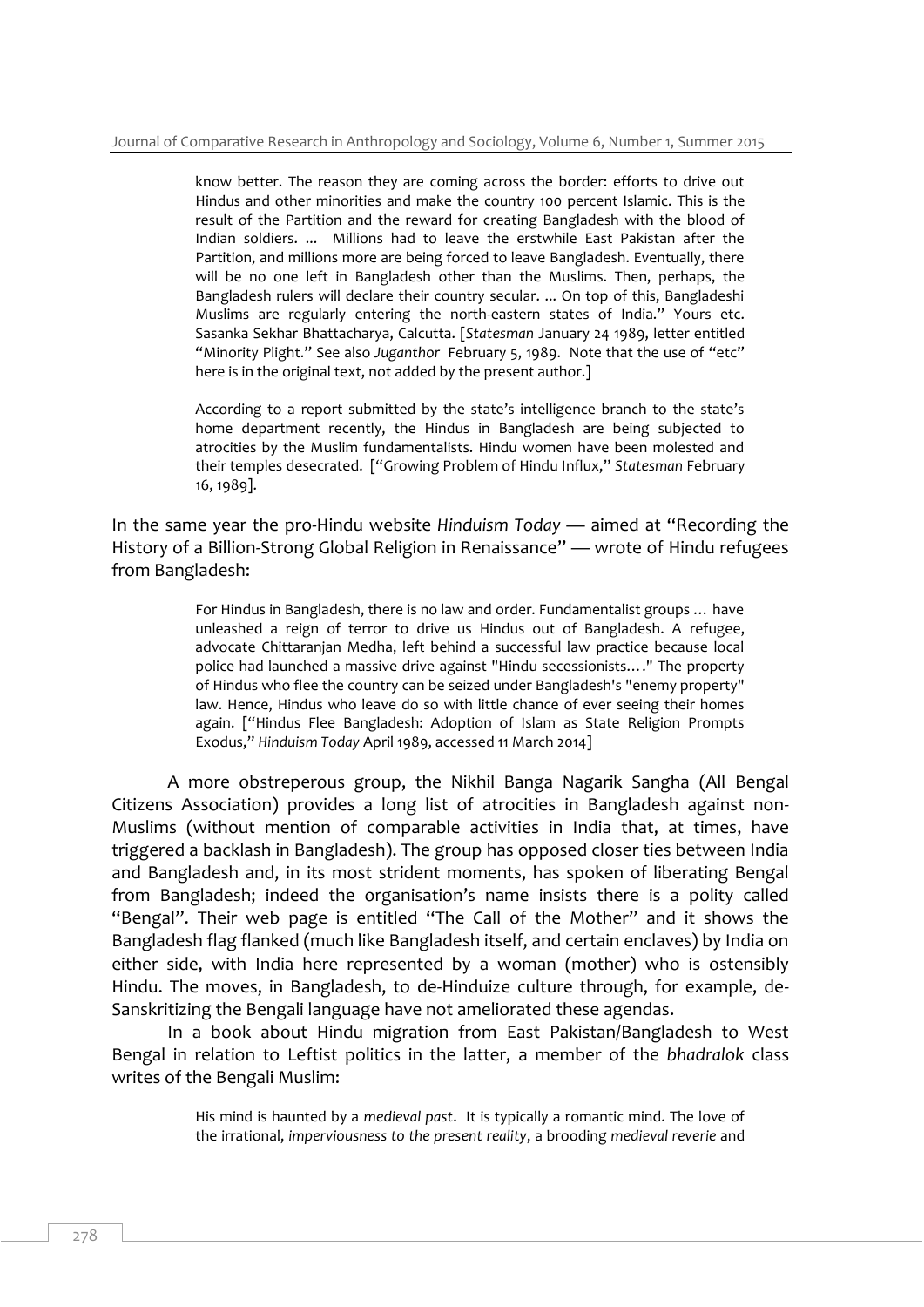an intense passion for suicidal violence — all are ingredients of the romantic mind of the Indian Muslim. *Opposition to all change*, which is so marked a characteristic of the Islamic society in India, is in reality a defense mechanism of the romantic Islamic ego *clinging to the past*. It often takes the form of compensatory megalomania and violence. ...It is obvious therefore that *India cannot continue her forward movement towards modernity without pulverizing this change-resistant Islamic society* and releasing the [true] spirit of Islam and modernism from its toils [Chakrabarti 1990: 112, emphases added.<sup>140</sup>

As hinted above, the Communist Party-Marxist, the CPI(M), has been attacked as the party of Bangladeshis, and the party has responded by adopting at times an increasingly anti-immigration stance. Earlier, middle-class Bengali caste Hindus supported the CPI(M) as a way of delegitimizing the then-dominant Congress Party, which they had come to see as a corrupt and even colonial presence within India, the very embodiment of false nationalism, the party that had agreed to Partition – not the party of progressive leadership. Moreover, the CPI(M) held out the promise of restoring this class to its first-among-equals status.<sup>41</sup> An aspect of this promise was the hope that the CPI(M) could restore the "Golden" Bengal that was sundered with Partition [see Greenough 1982]. Now, however, continuing to fight New Delhi is seen as a losing cause, and the CPI(M)'s promise of restoring Bengal is seen as hollow.

Even those members of the middle-class who are avowedly unsympathetic to the Hindu right are increasingly resentful. The very existence of Bangladesh is represented as impeding the progress of Bengalis as a whole (with, again, "Bengali" connoting "Hindu" more than "Muslim"). In the course of an animated back-and-forth with me one gentleman asked:

> Do you believe that the Indian Union or Indian Army had any business to go "Liberate" East Pakistan? It was done to promote [Indira] Gandhi from being a run of the mill politician to a reincarnation of Durga. And we [the Bengali Hindu middleclass] have been bleeding from the arse ever since. We should have let the two wings of Pakistan [fight] it out. It was an internal matter of the *Leres*. We should have just...maintained a tight border across West Bengal, Assam etc. *Leres* would still be fighting each other, thereby leaving India...to pursue Economic Development, the main object of living. We [would] have a much smaller Defense Expenditure allowing more investment developmental and infrastructural portfolios. ... *[Do] you think that a Bangladeshi because he speaks some form of Bengali [is] on my side*?! Do you think I give a damn for Pakis?! Get Real.<sup>42</sup>

<sup>&</sup>lt;sup>40</sup> "Romantic mind" here means one that is immature, detached from reality and unscientific. The "true spirit of Islam" refers to its egalitarian tendencies, which are seen as progressive.

<sup>&</sup>lt;sup>41</sup> This claim is among several that I regret I cannot elaborate here, for limitations of space.

<sup>42</sup> Emphasis added. Communicated to the author in 2008, name withheld. *Lere* is a dialectical / local version of *Nara* meaning "shaved" or "bald". It refers to Muslims being circumcised or, some say, to their supposed status as converts from the lower strata of the Hindu hierarchy: they were low caste and therefore shaved their heads, or they went from low caste to Buddhist and as Buddhists shaved their heads, before becoming Muslim. In any case, it is unquestionably a derogatory term. "Paki" is a pejorative term for "Pakistanis". Here, as often, Bangladeshis are seen as (still) Pakistanis, i.e., despite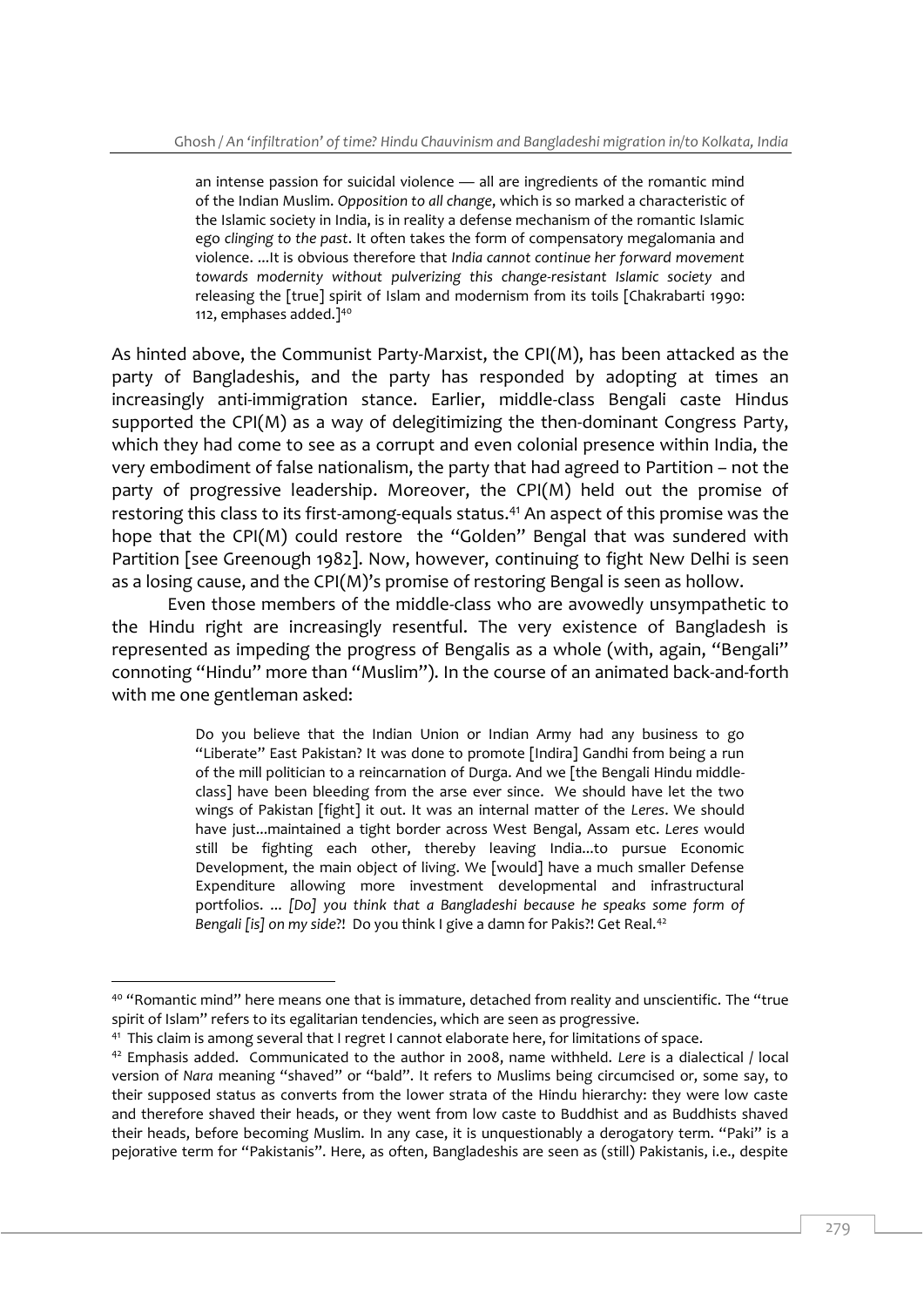In his view the intervention in 1971 by the Indian army on behalf of the Bangladeshi freedom fighters was not — could not have been — in the interest of Bengal. It was not to prevent the genocide of Bengalis in the Eastern province; to the contrary, it was for the aggrandizement of Hindi-speaking Delhi-based politicians, and ultimately also to the profit of the backward, parochial leaders of Bangladesh.

The second register of anti-Bangladeshi resentment focuses on immigrants, socalled infiltrators and slums. Government and other reports do claim to show population growth in border states such as West Bengal and Assam over the past decade. The growth is presented as "disproportionately" Muslim with (informal) madrasahs being established and some villages becoming Muslim majority.<sup>43</sup> India has been particularly concerned that these immigrants will lend support to separatist movements in the Northeast.<sup>44</sup> Bangladesh itself is, of course, loath to admit that their citizens are voting for rival India — voting, that is, with their feet. It is said, rather, that there is a great deal of smuggling of Indian goods into Bangladesh (to the profit and advantage of the former nation) and that any migration is a consequence of that.<sup>45</sup>

Bangladeshi immigration is accused of the alarming decline of Kolkata as represented in the degeneration of the city infrastructurally and, even more, culturally — though it is not clear, it must be said, that the two are separated so neatly in this context. On "infrastructure" as reported in a leading Calcutta newspaper:

> Calcutta city and its neighbouring areas, which would encompass large areas of North and South 24 Parganas are the most affected by the endless influx. Some of the slums consist entirely of Bangladeshi immigrants. The crowding of the markets and bazaars, the encroachment on all roads, the parallel bazaars on the pavements in the various business areas are all the result of the Bangladeshi influx since Partition. Calcutta city can *never be reborn* as Shanghai has been, since the problem

the 1971 war of independence  $-$  in which India played a significant role  $-$  to establish the independent nation-state of Bangladesh. The attack on Bangladeshi Bengali in this quotation also suggests an exhaustion of the linguistic nationalism that had key roots in the Bengal Renaissance.

<sup>43</sup> "In some areas you can't find a Hindu family because the population mix has been so disturbed," said Tarun Ganguly, a former editor of a leading Calcutta newspaper whose research organization, the Center for Social Research, studies West Bengal's ethnic demographics. "There is a fear here among Hindus that they are being swamped by the Muslims."

<sup>44</sup> Some have demanded greater autonomy from India whereas others insist upon outright Independence.

<sup>45</sup> My own sense from visits to border area was that the Muslims of the area felt relatively free to travel back and forth between the two countries for commercial and other purposes. "Free" is perhaps the wrong word as, being illegal traffic for the most part, bribes were often involved. To my knowledge at least one person had a schedule whereby he would spend a week in Bangladesh, followed by a week in India, and so on, traveling on bicycle. Others, I was told, would commute everyday from one side of the border to the other, and then back again at night. See *Sunday Statesman*, Nov 27 1994, National section. Among the goods rumored to be smuggled to Bangladesh are cows for slaughter, another incendiary issue for the Hindu right given the sacred status of cows in Hinduism.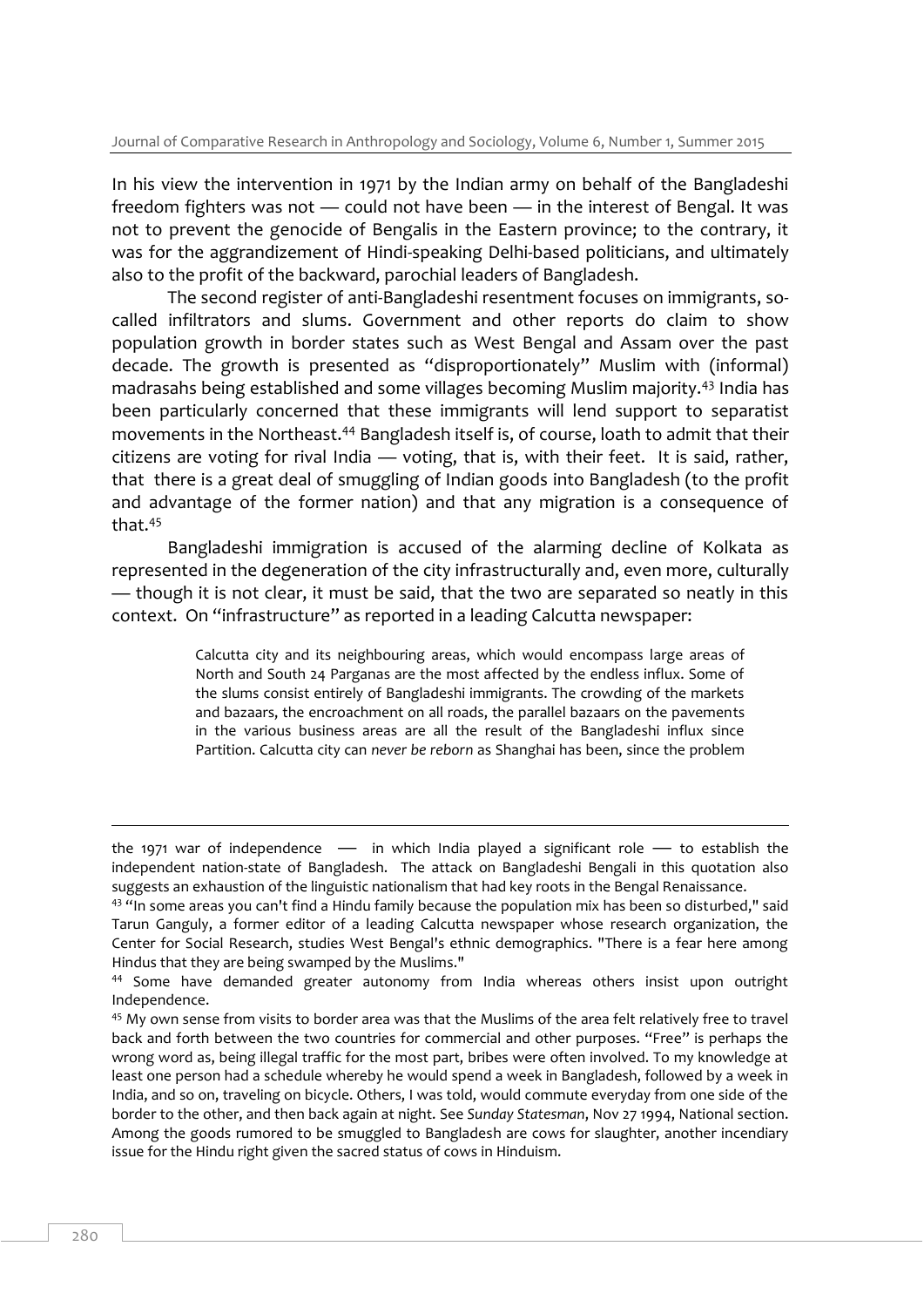of slums, which account for about 30 per cent of the population of Greater Calcutta, and the *encroachments cannot be solved in the foreseeable future*. 46

Note, as in the earlier quotation above, the projection backward of the existence of Bangladesh to 1947, equating it with Pakistan, as if to say that the Independence of Bangladeshi in 1971 did not, in retrospect, change the unfortunate essence of that polity.

A gentleman reflecting on the state of Kolkata and West Bengal said with palpable anger:

> *Bangals* arrive, naked, shivering in the cold as they stand by slippery sloppery hither bank of the Padma ...the Mollas having taken the *gamcha* off their ass. Kolkata and the nascent state of West Bengal, bleeding, fatally wounded yet offers them hospitality.... Do they *reciprocate with loyalty*? No! They oppose and *persecute host Kolkatan*s culturally...keep giving their loyalty to a country that murdered and raped and drove them out, and build up the oppositional Left … that has *kept West Bengal out of the development and prosperity that has been since 1947 the central theme of the rest of the Republic of India, including [the] other truncated Province, the Punjab. There are Punjabi millionaires, not one in West Bengal*. It has all been very very wrong.<sup>47</sup>

Wrath against immigrants is certainly not an Indian prerogative. We see such sentiments in, as well, the U.S., witness the mainstream academic works of Kennedy, Schuck and Huntington.<sup>48</sup> One might argue, in fact, that the ills being identified and attacked here are the very products of Western modernity, playing out in India. Yet it seems to me that there is a difference in this situation. Namely, unlike Mexicans in the U.S. or Turks in Germany or Albanians in Italy, in this case there is at least some national/ethnic identification, or equation, between the hosts and the immigrants: both say they are Bengali. The fates of the two communities have and are seen as having long-standing, intricate and intimate relationships each to the other to the

<sup>-</sup><sup>46</sup> Emphasis added. *Statesman*, 27 November 2006, "Letter to the Editor".

<sup>47</sup> Emphases added. Communicated to the author in 2001, name withheld. *Bangal* here, in this statement, refers only to contemporary Muslim Bengalis from Bangladesh (it also applied to Hindus from East Bengal at one time) and is also used in a mildly derogatory fashion. *Gamcha* may be translated here as "last shred of clothing." The resentment expressed in the words "oppositional Left" refers to the idea, noted above, that Bangladeshis have bolstered the vote banks of the CPI(M). After many decades of rule, the CPI(M) was dislodged from power in the 2011 West Bengal state assembly election.  $48$  Kennedy [1994] and Schuck [1998] indicate that immigration is tolerable only if it is the "right" sort, that is, if immigrants adopt American culture, values and social contracts as their own – returning, one might say, to the melting-pot model of immigration. It is, one must add, unclear that the melting pot model was anything but a model, both sociological and ideological, expressing the interests of key elite segments of the host population. In this regard, I would suggest that Kennedy and Schuck are, in essence but unwittingingly, pointing to and lamenting the decreasing capacity of the nation-state to create/police citizenship and 'nationalize' immigrants – and, perhaps, even their "own home-grown". See Das 2001.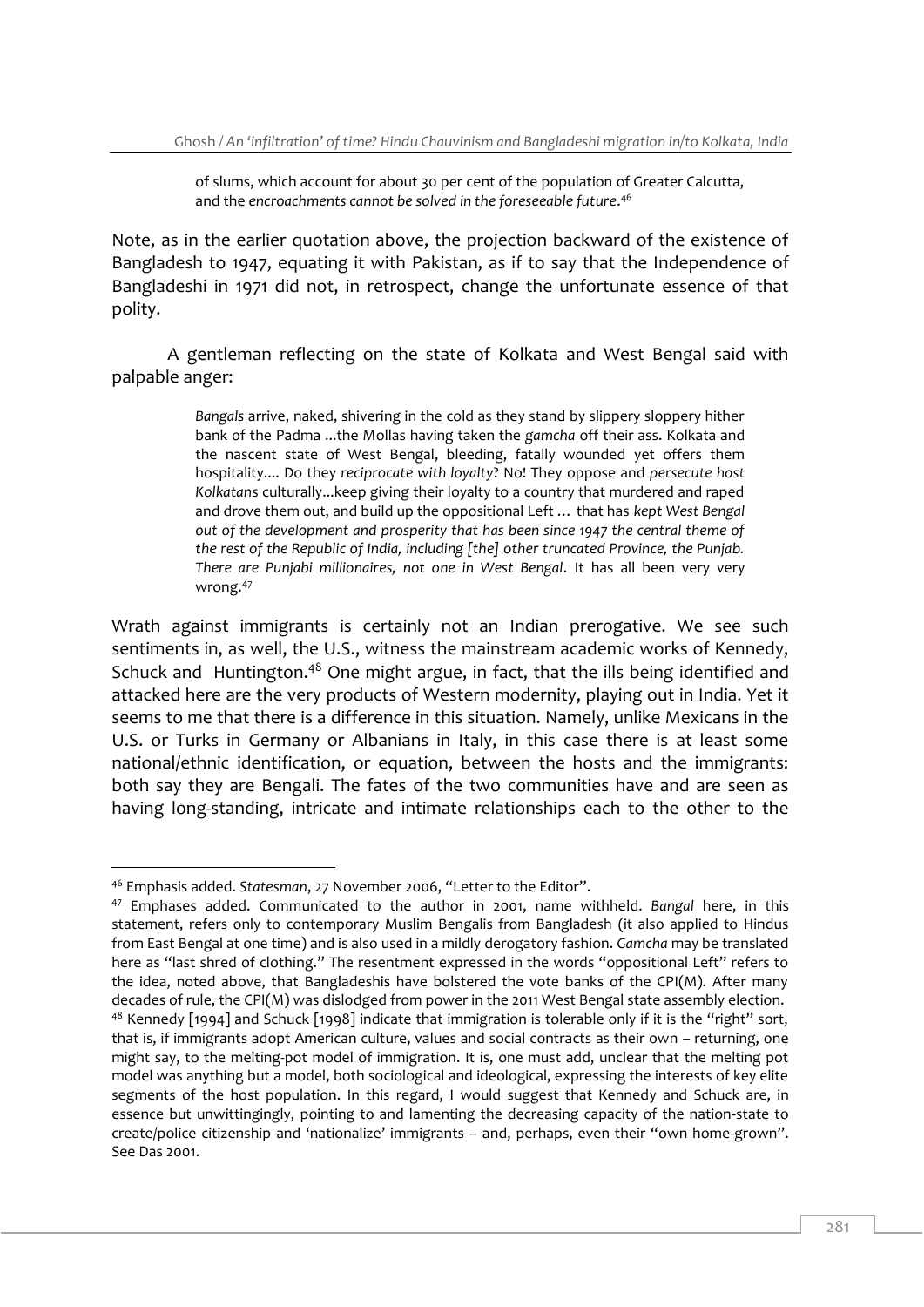point that, in popular discourse, it is not always clear that they are two separate communities at all.

Thus the quotation above, with its report on hospitality and loyalty, also encourages us to nuance the case about animosity towards Bangladesh and Bangladeshis. The Bengali Hindu middle classes also rely on Bangladesh and Bangladeshis in a number of ways. First, they do so politically and economically. There is some truth to the allegation that the CPI(M) aggrandizes its vote banks, cadres etc. through Bangladeshi immigrants, even if it denounces this in public (though it is not clear this party alone does this). Second, these immigrants do provide for cheap labor; recall the aversion of the *bhadralok* to manual labor.

What is more, the Hindu middle class has an ambivalent relationship with Bangladesh and Bangladeshis for other reasons. One, Bangladesh represents the only nation-state where Bengali is the official language. Both Giddens and Anderson suggest that shared language is central to national consciousness, albeit for different reasons. This was particularly the case among middle-class Bengalis, for whom the Bengal Renaissance of the nineteenth century — a cultural, reformist movement driven by literary production which generated what might be called a sort of Hindu Humanism — figured centrally in their pride. Bangladesh is in this sense the only nation of the/a Bengali people, and *the bhadralok* therefore cannot abandon it altogether, at least not easily.

From this perspective the movement of goods to and from the Bangladeshi border takes on a certain significance for middle-class Bengali Hindus. Although, as noted, smuggled goods usually go the other direction across the border, Kolkata covets some of the goods that come from Bangladesh:

> Whatever be the feelings — sweet or sour — between *epar* and *opar Bangla* [between this side and that side of Bengal], there are very few women on this side of the border who would not get ecstatic over a Dhakai jamdani [saris from Dhaka] or even hesitate to splurge a fortune to possess one. ...Jamdani is a variant of the fabled Muslin for which *Bangladesh was famous in ancient times*. ... And keeping alive this antique art are the weavers of Rupgonj for whom it's a way of life; a recognition of their craftsmanship and a visual link with a *lost but glorious past*. 49

In some sense, perhaps, the existence of Bangladesh and Bangladeshi migration both undermines and reinforces the aspiration of middle-class Bengalis to be the guardians and guarantors of the collective weal, the Commonwealth. The West Bengal-Bangladesh dispute has the quality of a family quarrel. And indeed is it not family members who seem most capable of provoking the strongest emotions in us, both positive and negative? The Bangladeshi immigrant is seen, one might say, as the

<sup>49</sup> From "Across the Border: Jamdani Sarees from Bangladesh, which were displayed in Calcutta recently, never fail to catch the fancy of the ladies on this side" by Susmita Bannerjee. *Telegraph Sunday Magazine*, "Focus" section 2 Oct 1994, Calcutta, emphasis added. In this passage, Bangladesh is projected back to "ancient times", and West Bengal and Bangladesh presented as, in a sense, two sides of the same coin, *Bangla*/Bengal.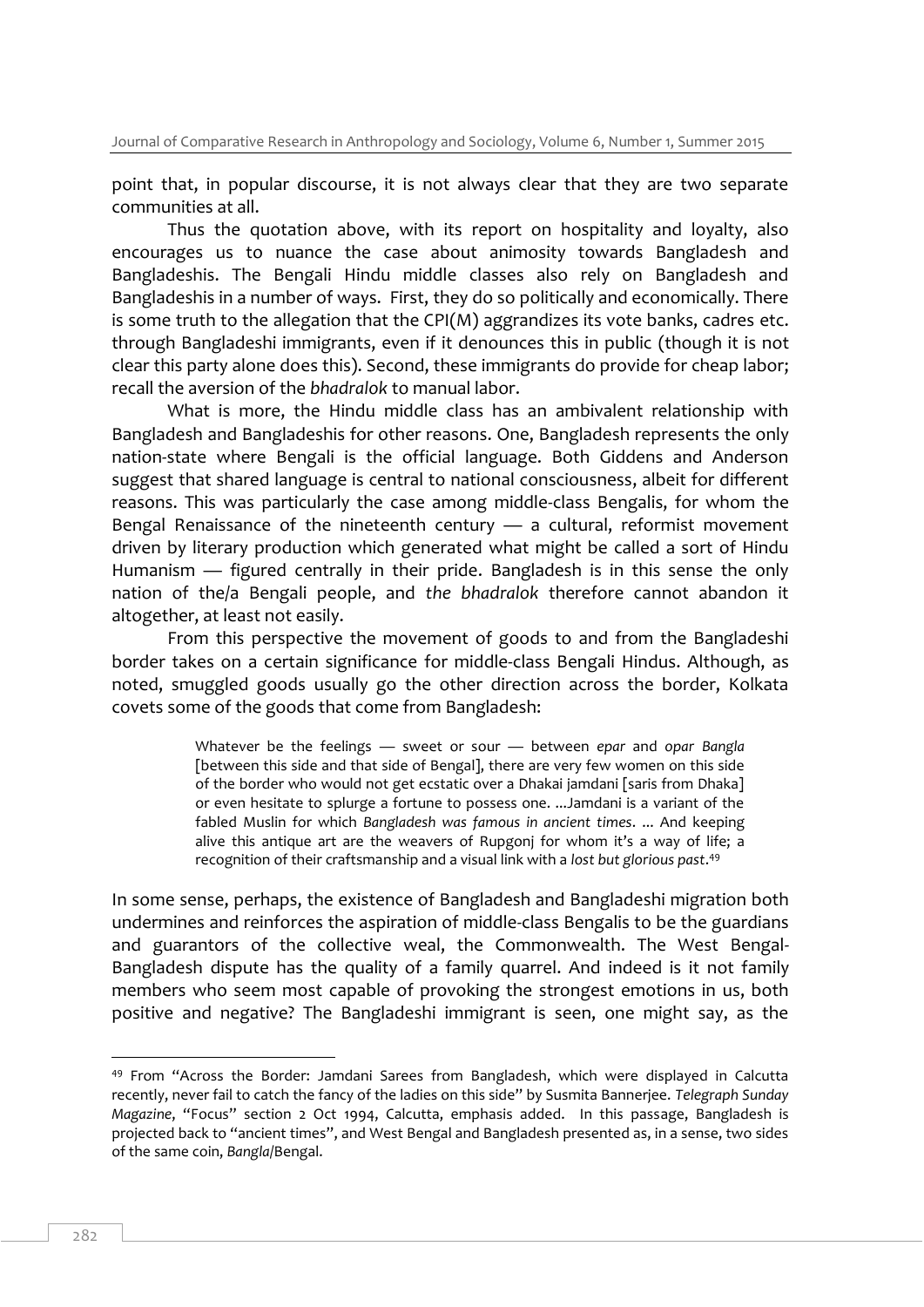wayward twin which interrupts the *bhadralok* and sets back, again and again, the latter's expectations and imaginations.

#### **Closing questions** *in lieu* **of conclusions**

Bengali middle-class caste-Hindus, the *bhadralok,* have become increasingly anti-Bangladeshi and, more specifically, increasingly hostile to Muslim immigrants into India from Bangladesh. I have argued that these changes are animated, in significant measure, by the *bhadralok's* self-proclaimed presumptions and aspirations regarding their own position in the Indian nation's trajectory-cum-temporality. Their hope for hegemony is impeded by many factors, but the so-called infiltration of Bangladeshis is one, an unwanted intermission in their nationalist narrative as much as, or more than, a transgression of territorial integrity. However, this also offers us a unique standpoint for seeing, critiquing and perhaps developing the ways that nationalism could be seen as an on-going process. Proclaiming the importance of process over stasis has become a shibboleth in the human sciences, but too often without an exploration of what process might actually mean in specific cultural and historical contexts and in specific theoretical terms, as I have sought to move towards herein.

I suggest that attention to the temporal dimensions of, in particular, postcolonial nationalisms allows us to see them as collective processes. From this perspective, "a nation" would appear more like a process of "socialization" or, better, a particular sort of activity like "a meeting". If, as I suspect, one of the conundrums of the Indian polity (and perhaps any community significantly informed by liberal and/or democratic principles) is how to establish and apportion leadership or, more cynically, how privilege is to be secured in a putative democracy, then those seeking to lead, to initiate, to prefigure the future, must, arguably, insist on temporal distinctions within the polity. There may be subconscious and unintentional aspects of these temporalities, but we must excavate those aspects that are conscious if we are to see the actors involved as agents — for if we do not, we cannot counter those we see as dangerous or empower those we see as progressive ('progressive' in a truer, not reified, sense). We are all familiar with claims by some that others are "backward" and are quick to dismiss these as reifying history. But, as Agamben suggests in the epigraph, we have missed that the matter is not just historical but also temporal, and that temporality is entwined with agency in ways we might want to consider and empower, not discard, a consideration that would occasion clipping the umbilical cord between history and temporality. In fact, these temporal distinctions, fundamental to liberal democracy — and perhaps democracy more broadly, *precede the processes by which formal political representation is established*; the latter presupposes the former in legitimizing leadership.

Finally please indulge the following speculations: it must almost certainly be the case that the time of our time is different from the time of even a short time ago. What may be called for, then, is an examination of the ways in which the agendas born in liberalism, such as claims to be the vanguard, are differently punctuated by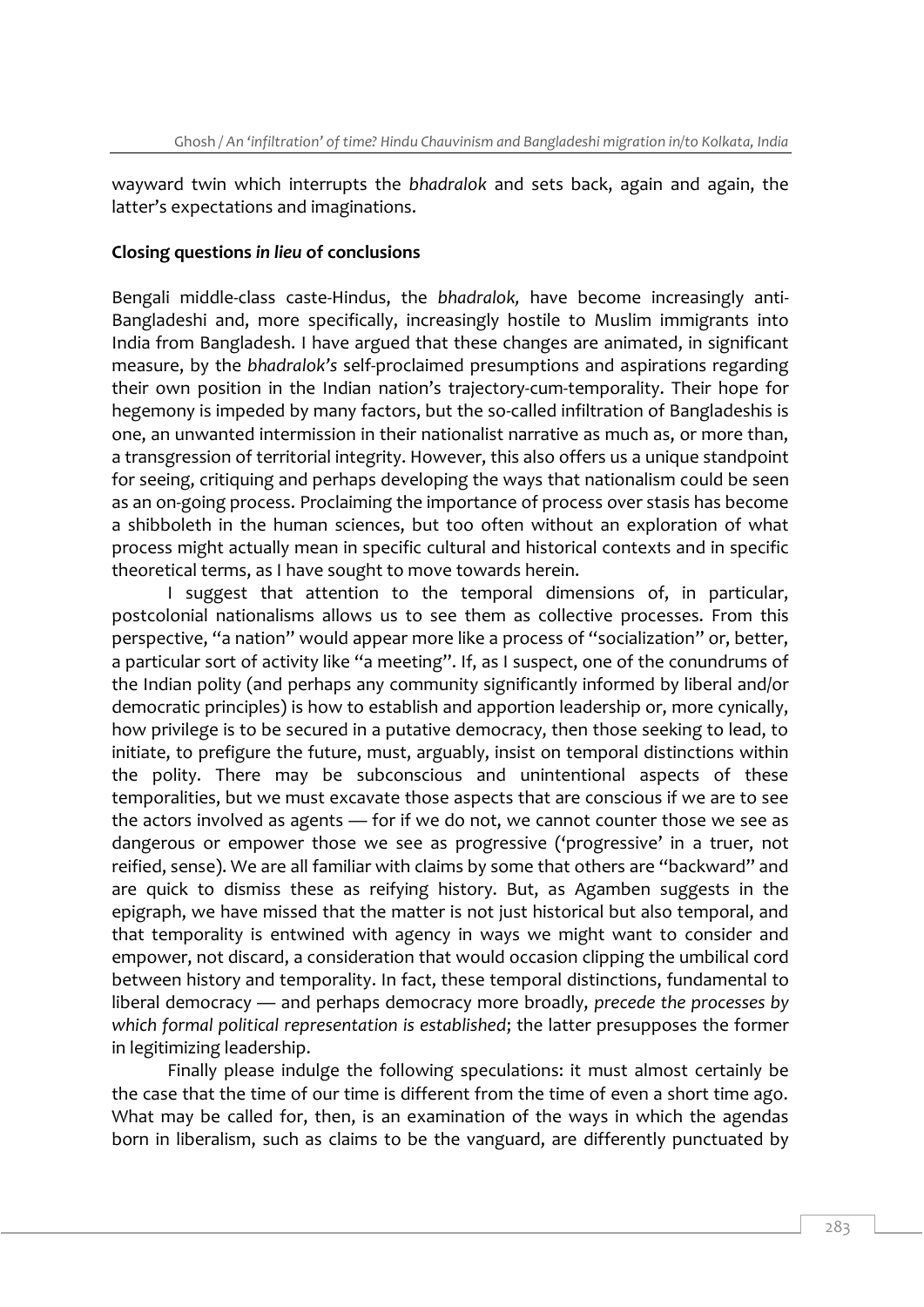various temporalities, such as that of our transnational/globalized world. If, indeed, India is now enthralled by the obsession with acceleration, how does this impact the agenda of progress and contestations over leadership? Is Virilio right in suggesting that, with acceleration there is "only the mental confusion of near and far, present and future, real and unreal…"? Should we adopt Bauman's even more grim assessment of migration's entwinement with temporality:

> People who come closest to the momentariness of movement are now the people who rule. And it is the people who cannot move as quickly, and more conspicuously yet, the people who cannot leave the place at all, who are ruled. Domination consists in one's own capacity to escape and the right to decide one's speed while simultaneously stripping the people on the dominated side of their ability to arrest or constrain one's own moves or slow down their velocity (Bauman 2000b:179)

Perhaps it can be said, at the least, that studies attuned to temporality could contribute to tempering some of the more utopian and ecstatic claims made regarding the emancipating potential of a globalized or even transnational, world, itself usually viewed in spatial terms with migration being a central part of that imaginary.<sup>50</sup> Perhaps, we should be more cautious about presuming and celebrating the appearance of some transnational public space (or sphere) and, to the contrary, be heedful of the ways such claims can turn time into enclaves, thereby muting the past, enervating the present, and foreshortening the future.

# B I B L I O G R A P H Y

Agamben, Giorgio

1993 *Infancy and History*. London: Verso.

Anderson, Benedict

1991 *Imagined Communities: Reflections on the Origin and Spread of*

*Nationalism*. London: Verso.

1998 *The Spectre of Comparisons: Nationalism, Southeast Asia and the World*. London: Verso.

Appadurai, Arjun

1996 *Modernity at Large: Cultural Dimensions of Globalization*. Minneapolis: University of Minnesota Press.

Bakhtin, Mikhail Mikhaĭlovich

1982 *The Dialogic Imagination: Four essays*. Austin: University of Texas Press, Bauman, Zygmunt

2000a *Liquid Modernity.* Cambridge: Polity Press.

2000b 'Time and Space Reunited', *Time and Society*, No 9 (2/3), pp 171-185.

<sup>&</sup>lt;sup>50</sup> For a discussion of the idea of the imaginary see Ghosh 2015 pp 11-32.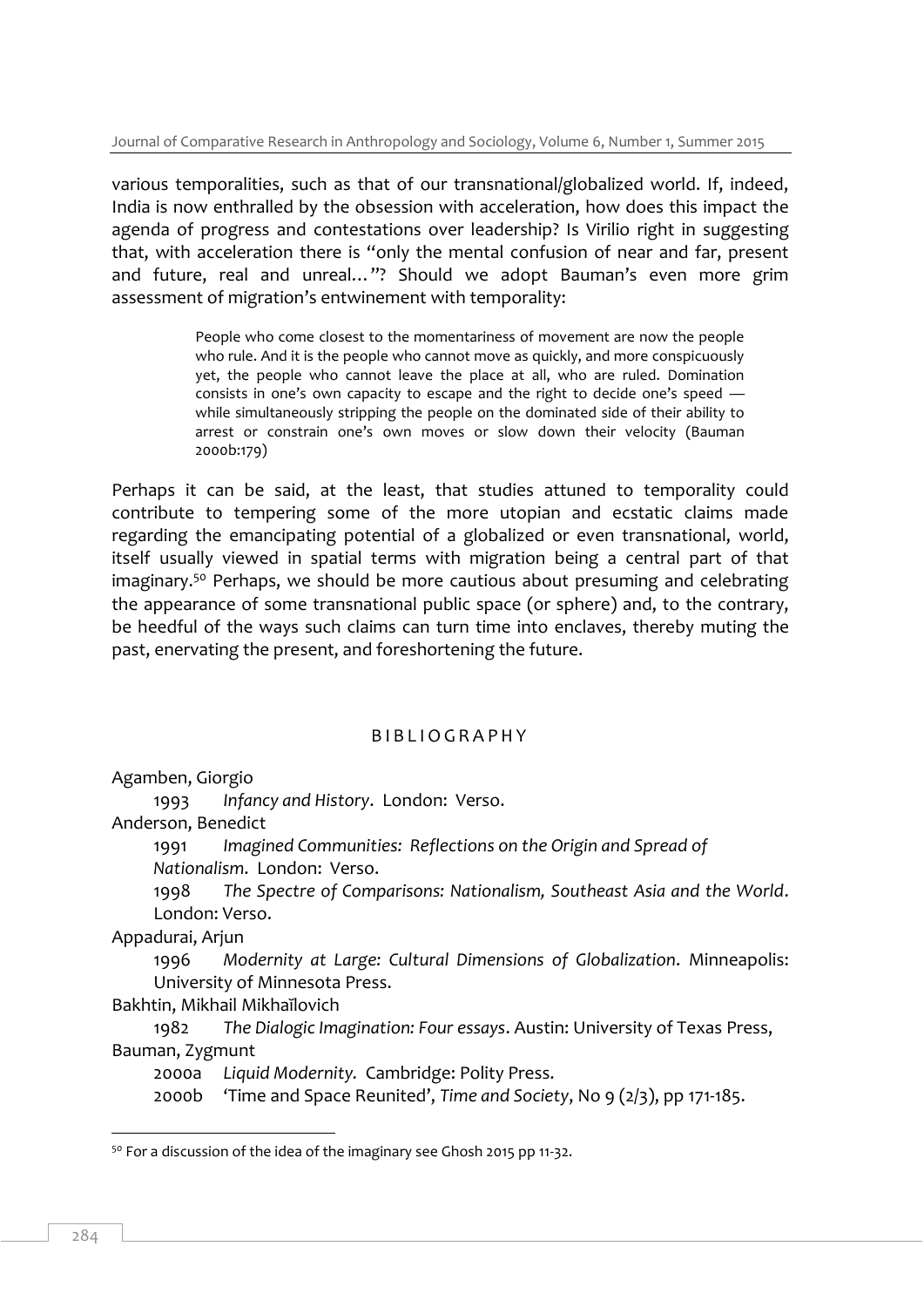Broomfield, J. H.

1968a *Elite Conflict in a Plural Society: Twentieth Century Bengal*, Berkeley: University of California Press.

1968b "The Forgotten Majority: The Bengali Muslims and September 18," pp. 196-224 in D. A. Low (ed) *Soundings in Modern South Asian History*. London: Weidenfield and Nicolson.

Chakrabarti, Prafulla

1990 *The Marginal Men: The Refugees and the Left Political Syndrome in India.* Calcutta: Lumiere.

Chakrabarty, Amulyakumar

1975 *Samanya Kshoti.* (In Bengali) Calcutta: Sunil Kanta Das Gupta. Chatterjee, Partha.

1993 *The Nation and Its Fragments: Colonial and Postcolonial Histories.*  Princeton: Princeton University Press.

Chattopadhyay, Bhabaniprasad

1992 *Desbibhag: Paschat o Nepathya Kahini.* (In Bengali) Kalikata: Naya Prakasani.

Collingwood, Robin G.

1933 *An Essay on Philosophical Method.* Oxford: Oxford University Press.

1990 *The Idea of History*. Oxford: Oxford University Press.

1992 *The New Leviathan or Man, Society, Civilization and Barbarism (with "Goodness, Rightness, Utility" and "What 'Civilization' Means")*. Ed. David Boucher. Oxford: Clarendon.

1999 *The Principles of History: and other writings in philosophy of history*. Edited with introduction by W. H. Dray and W. J. van der Dussen. Oxford: Oxford University Press.

Das, Suranjan

1991 *Communal Riots in Bengal: 1905-1947*. Delhi: Oxford.

Das, Veena

2001 "Violence and Translation" in Gautam Ghosh (ed) "Civilization, Vulnerability and Translation: Reflections in the Aftermath of September 11" *Social Thought and Commentary* section of *Anthropological Quarterly*, 75(1) Winter 2001: 92-203.

De Landa, Manuel (2006*) A New Philosophy of Society: assemblage theory and social complexity*, London & New York: Continuum.

Dirks, Nicholas

1990 "History as a Sign of the Modern," *Public Culture* 2(2): 25-32.

Durkheim, Emile and Marcel Mauss

1967 *Primitive Classification*. University of Chicago Press.

Engel, Ulf and Paul Nugent (eds)

2010 *Respacing Africa*. Brill.

Forbes, Geraldine

1975 *Positivism in Bengal.* Calcutta: Minerva.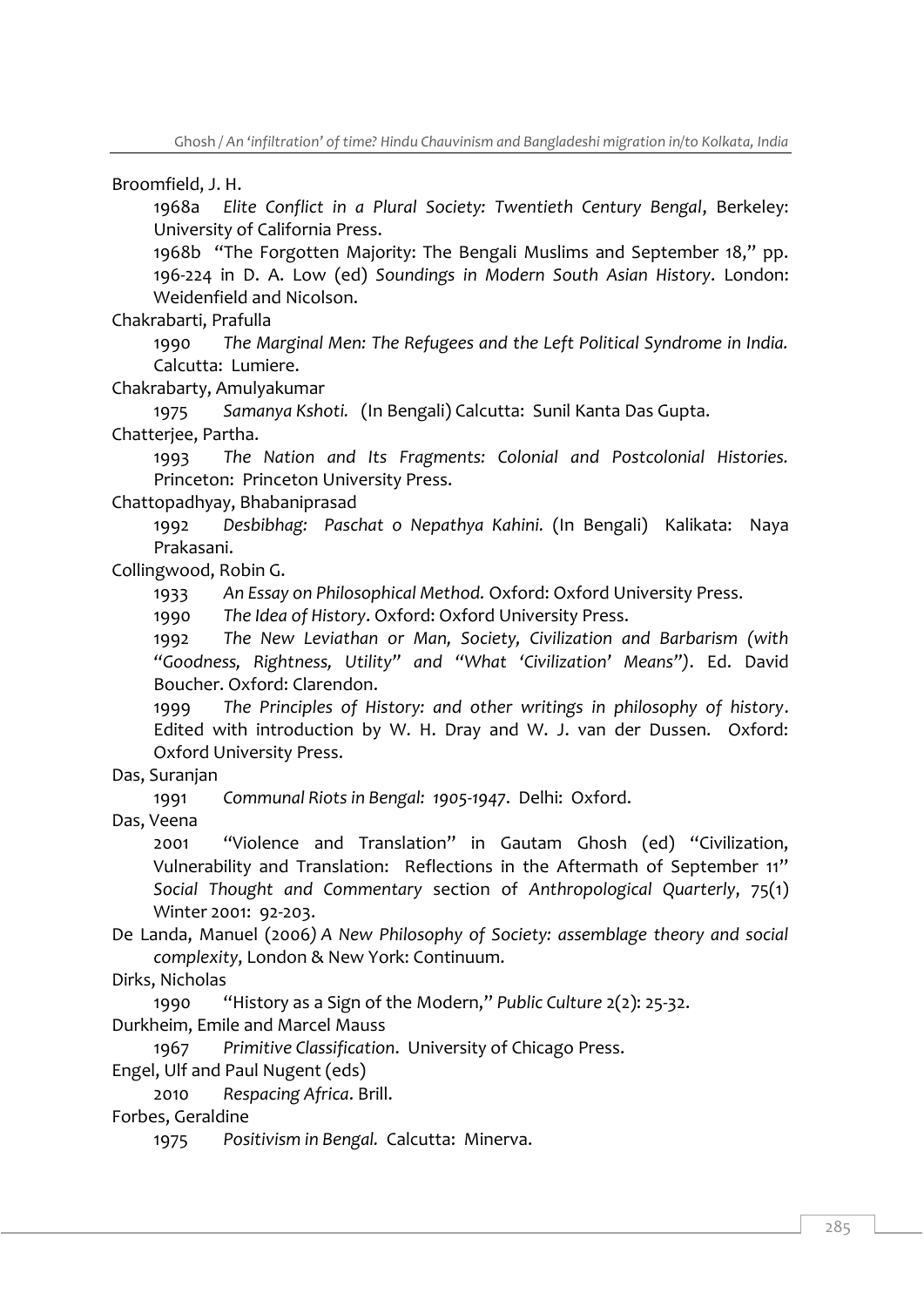Foucault, Michel

1977 "Nietzsche, Genealogy, and History" in *Language, Counter-Memory, Practice.* Ithaca: Cornell.

1986 "Of Other Spaces," translated by Jay Miskowiec. *Diacritics* (Spring).

1991 "On Governmentality," *The Foucault Effect: Studies in Governmentality.* Chicago: University of Chicago Press.

Fukuyama, Francis

1989 "The End of History?" *The National Interest*; 3-18 (summer) Gellner, Ernest

1983 *Nations and Nationalism*. Cornell University Press. Ghosh, Gautam

1998 "Introduction: Citizens of Partition" in *Partition, Unification, Nation*: *Imagined Moral Communities in Modernity.* Special Issue of Gautam Ghosh (ed) *Social Analysis* 42(1): 33-62.

2002 "Outsiders at Home? The South Asian Diaspora in South Asia," in Mines and Lamb (eds), *Everyday Life in South Asia*. Indiana University Press, pp. 326-336. 2007 "The (Un) Braiding of Time in the 1947 Partition of British India" in Anthony Grafton and Marc Rodriquez (eds) *Migration in History: Human Migration in Comparative Perspective.* Published by University of Rochester Press on behalf of the Davis Center of Princeton University, pp 53-85.

2013 "India, America and Elitism in the Asian Century," unpublished paper presented at Asian Migration Roundtable in honor of Professor Chua Beng Huat (National University of Singapore), University of Otago, 1 May.

2015 "Multi-multiculturalisms in the New New Zealand," in Ghosh and Leckie (eds) *Asians and the New Multiculturalism in Aotearoa New Zealand.* University of Otago Press, pp. 7-44.

Giddens, Anthony

1987 *The Nation-state and Violence: Volume Two of a Contemporary Critique of Historical Materialism.* Berkeley and Los Angeles: University of California Press.

1981 *The Consequences of Modernity*. Stanford U Press.

1979 *Central Problems in Social Theory: Action, Structure, and Contradiction in Social Analysis*. Berkeley: University of California Press.

2007 *Modernity and Self Identity.* Cambridge: Polity Press.

Gordon, Leonard

1990 *Brothers Against the Raj: A Biography of Indian Nationalists Sarat and Subhas Chandra Bose.* Columbia University Press.

Greenough, Paul

1982 *Prosperity and Misery in Modern Bengal: The Famine of 1943-1944.* New York and Oxford: Oxford University Press.

Grinker, Richard

1998 "Elementary Forms of Korean Historical Representation," in Gautam Ghosh (ed), *Partition, Unification, Nation: Imagined Moral Communities in Modernity* special issue of *Social Analysis,* 42(1): 88-109.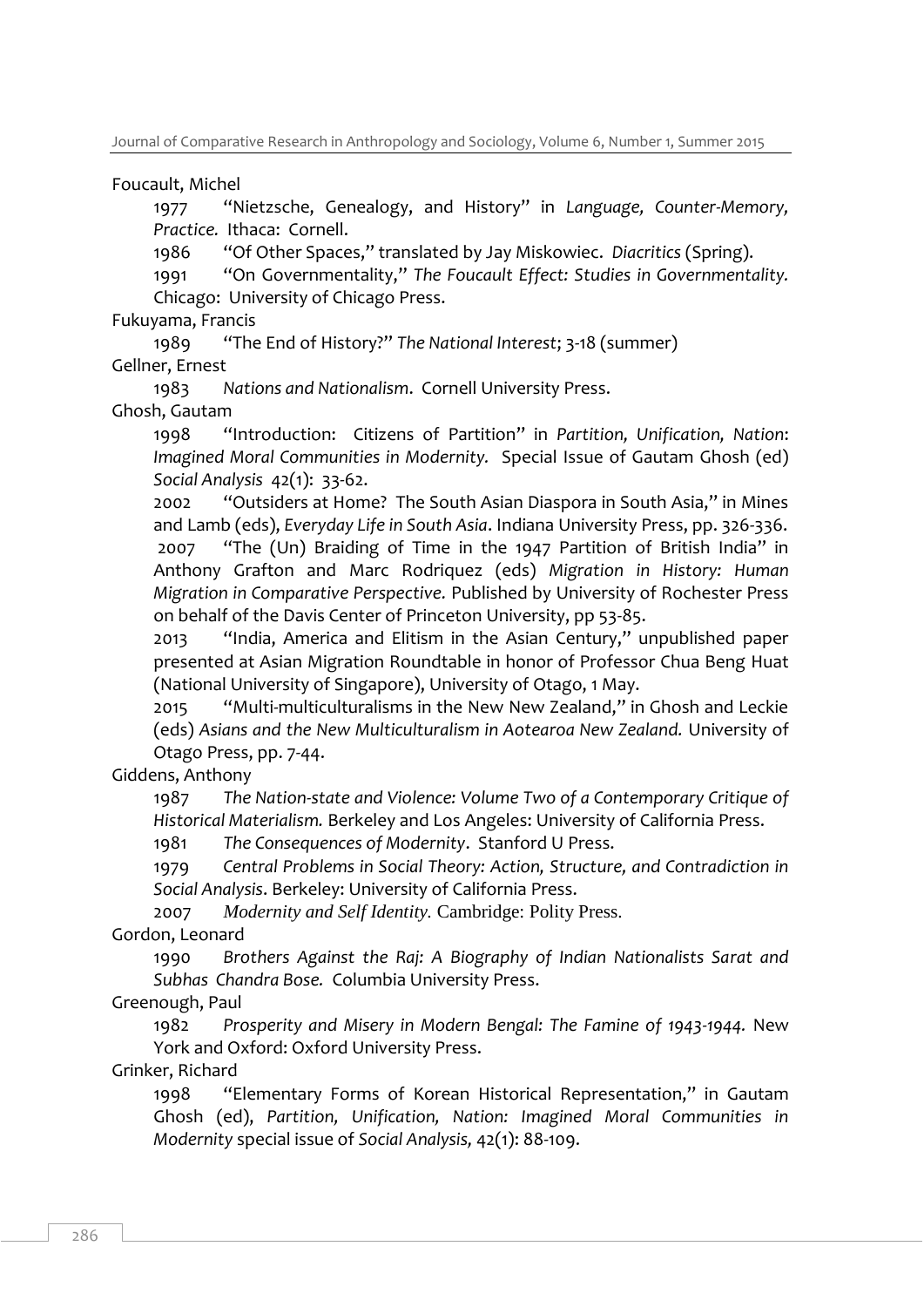Guha, Ranajit

1996 *A Rule of Property for Bengal: An Essay on the Idea of Permanent Settlement*. Duke University Press.

Hashmi, Taj-ul Islam

1981 "The *Bhadralok* and the Peasantry of Bengal," *Dacca University Studies*, Volume XXXIV (Part A): 103-120.

Inden, Ronald

1990 *Imagining India*. Oxford: Basil Blackwell.

Kanjilal, K.

n.d. *The Perishing Humanity*, Calcutta: N.C. Ghosh, Sahitya Lok.

Kaplan, Martha and John Kelly

2001 *Represented Communities: Fiji and World Decolonization*. Chicago: University of Chicago Press.

Kaviraj, Sudipta

1995 *The Unhappy Consciousness: Bankimchandra Chattopadhyay and the Formation of Nationalist Discourse in India*. Delhi: Oxford University Press.

Kennedy, Paul

1994 *Preparing for the Twenty-First Century.* New York: Vintage.

McLane, John

1970 "The 1905 Partition of Bengal and the New Communalism," in Lipski (ed) *Bengal East and West*, *Michigan State University, Occasional Paper #13*. East Lansing: Michigan State University.

McGuire, John

1983 *The Making of a Colonial Mind: A Quantitative Study of the Bhadralok of Calcutta*. Canberra: Australian National University.

Munn, Nancy

1992 "The Cultural Anthropology of Time: A Critical Essay," *Annual Review of Anthropology* 21: 93-123.

Nehru, Jawaharlal

1995 *The Discovery of India*, Oxford University Press.

Ong, Aiwha

1999 *Flexible Citizenship: The Cultural Logics of Transnationality*. Durham and London: Duke University Press.

Pandey, Gyanendra

1992 "In Defense of the Fragment: Writing About Hindu Muslim Riots in India Today," *Representations* No. 37 (Winter), pp. 27-55.

Pradhan*,* S.

1985 *Marxist Cultural Movement in India*. Calcutta: Pustak Bipani.

Renan, Ernest

1882 "What is a Nation?" in Homi K. Bhabha (ed) *Nation and Narration*. London: Routledge 1990.

Roy, T. *A Suppressed Chapter in History: The Exodus of Hindus from East Pakistan*  2006 *and Bangladesh, 1947-2006*. Bookwell, Delhi.